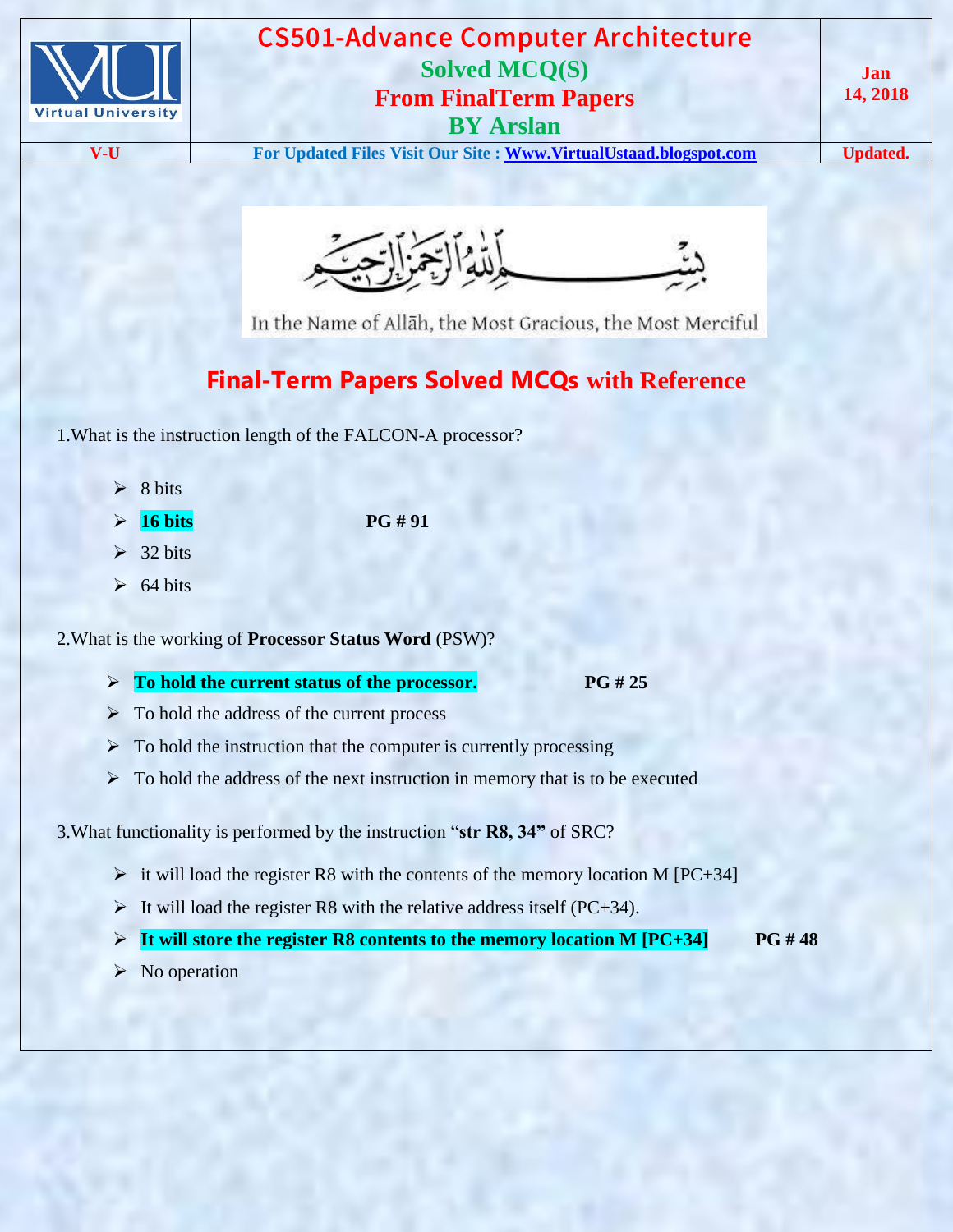4.FALCON-A processor bus has 16 lines or is 16-bits wide while that of SRC is \_\_\_\_\_\_\_\_\_\_ wide.

- $\geq 8$ -bits
- $\geq 24$ -bits
- **32-bits PG # 157**
- $\geq 64$ -bits

# 5.**op<4..0>:= IR<15..11>:**

The above RTL instruction presents the \_\_\_\_\_\_\_\_\_\_\_\_\_ of the FALCON-A Instructions.

**b operation code field PG # 105** 

- $\triangleright$  target register field
- $\triangleright$  operand or address index
- $\triangleright$  second operand

6.Which one of the following register holds the address of the next instruction to be executed?

- $\triangleright$  Accumulator
- $\triangleright$  Address Mask
- $\triangleright$  Instruction Register
- **Program Counter PG # 151**

7.Which one of the following register holds the instruction that is being executed?

- $\triangleright$  Accumulator
- $\triangleright$  Address Mask
- **Instruction Register** PG # 152
- Program Counter

8. operation is required to change the processor's state to a known, defined value.

- $\triangleright$  Change
- $\triangleright$  **Reset PG # 194**
- $\triangleright$  Update
- $\triangleright$  Halt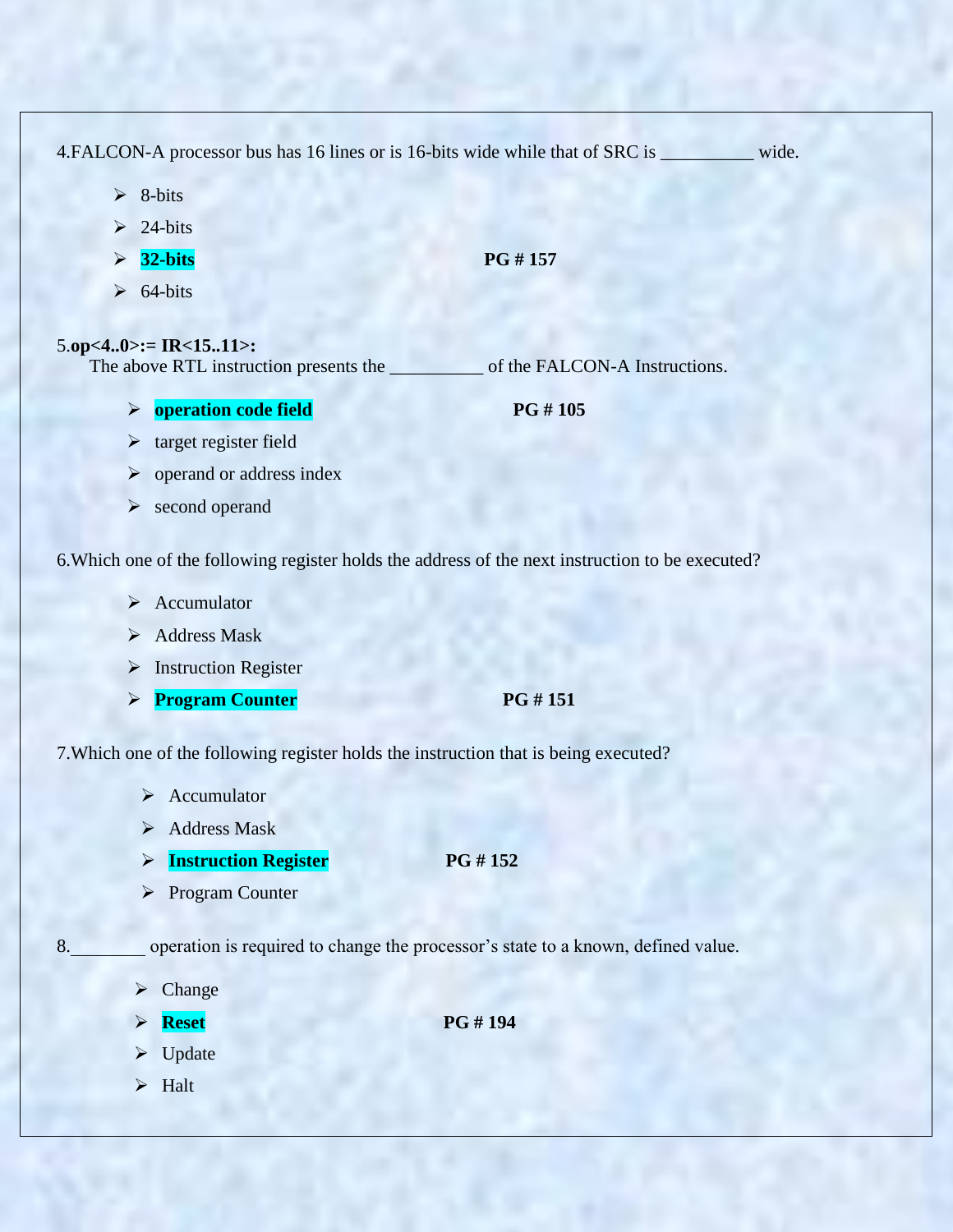| 9. Type B format of SRC uses -------- | -instructions |  |
|---------------------------------------|---------------|--|
| $\triangleright$ Two                  |               |  |
| $\triangleright$ Three                | PG #47        |  |
| $\triangleright$ Four                 |               |  |
| $\triangleright$ Five                 |               |  |
|                                       |               |  |

10.\_\_\_\_\_\_\_\_ control signal enable the CON circuitry to operate, and instruct it to check for the appropriate condition (whether it is branch if zero, or branch if not equal to zero, etc.)

- $\triangleright$  ECON
- $\triangleright$  BCON
- $\triangleright$  LCON PG # 184
- $\triangleright$  VCON

11.In which one of the following addressing modes, data is the part of the instruction itself, and so there is no need of address calculation?

- Direct Addressing Mode
- **Immediate addressing mode** PG # 40
- > Indirect Addressing Mode
- Register (Direct) Addressing Mode

12.\_\_\_\_\_\_\_\_\_\_\_ is a technique in which some of the CPU"s address lines forming an input to the address decoder are ignored.

- **Partial decoding PG # 255** 
	-

- $\triangleright$  Full encoding
- > Partial multiplexing
- $\blacktriangleright$  Half encoding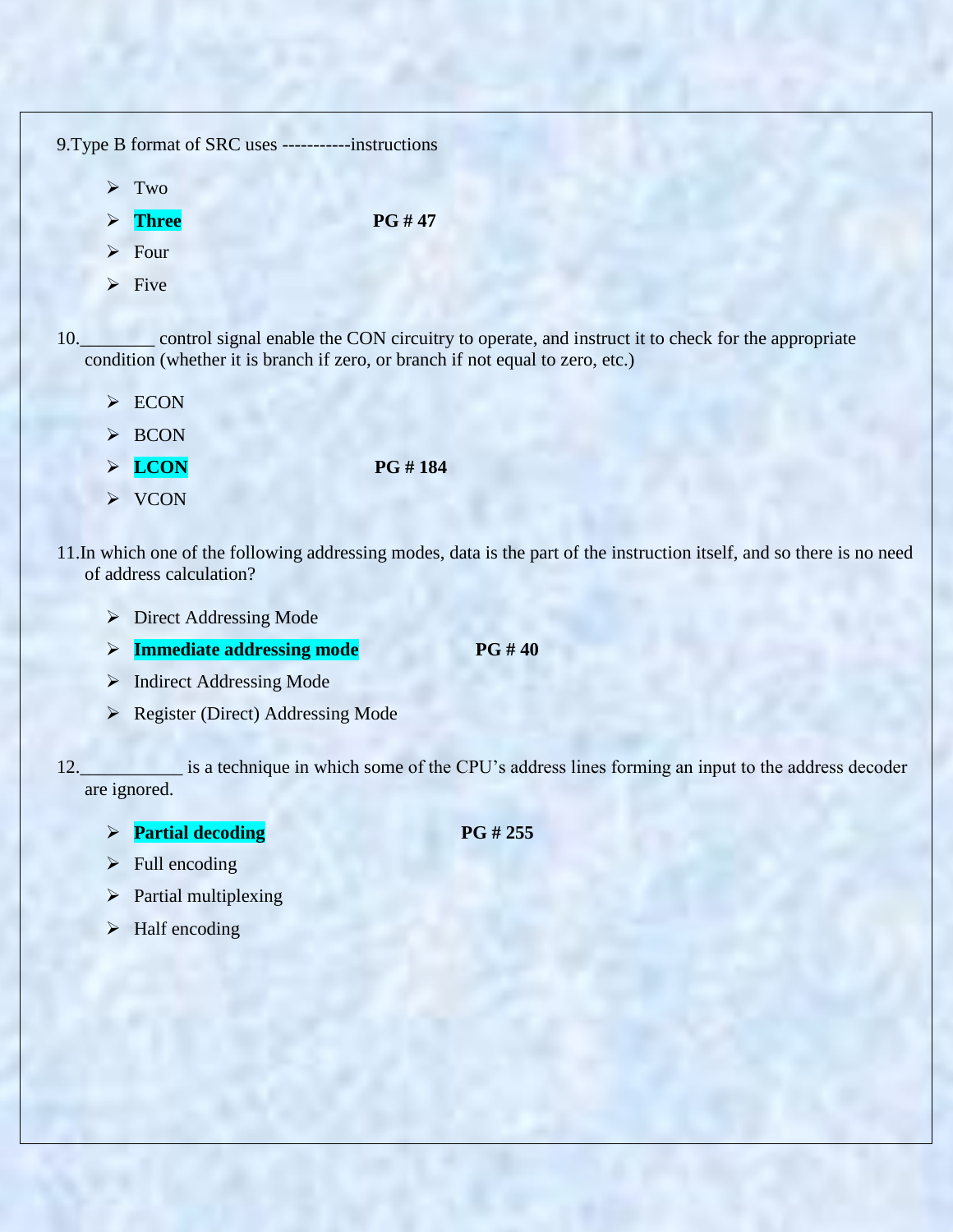13. Every time you press a key, an interrupt is generated; this is an example of

- **Hardware interrupt**
- $\triangleright$  Compile time error
- $\triangleright$  Run time error
- $\triangleright$  Internal interrupt
- 14.\_\_\_\_\_\_\_\_\_\_\_ refers to the situation in which all I/O operations are performed under the direct control of a program running on the CPU.
- **Direct memory access**
- $\triangleright$  Virtual memory
- $\triangleright$  Partial decoding
- **Programmed I/O** PG # 268

15.CPU can exchange data with a peripheral device using \_\_\_\_\_\_\_\_\_ technique.

- **►** Memory Contention
- **Direct Memory Access** PG # 269
- $\triangleright$  Pre-fetching
- $\triangleright$  Pipelining

There are three main techniques using which a CPU can exchange data with a peripheral device, namely • Programmed I/O

- Interrupt driven I/O
- Direct Memory Access (DMA).

16.-------------- is the time needed by the CPU to recognize (not service) an interrupt request

**Interrupt Latency PG # 279**

- Response Deadline
- $\triangleright$  Timer delay
- > Throughput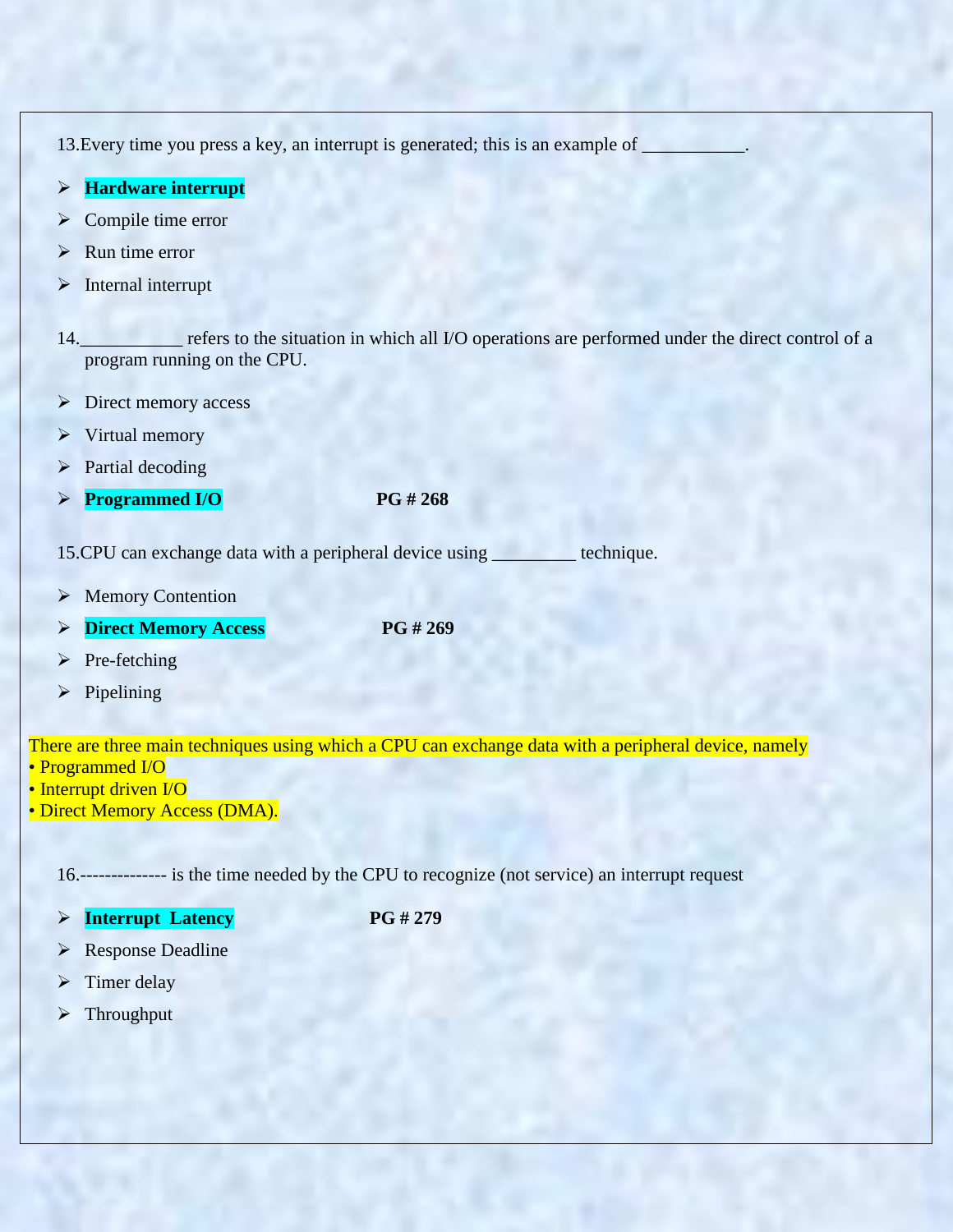- 17.In which one of the following methods, does the CPU poll to identify the interrupting module and branch to an interrupt service routine on detecting an interrupt?
	- $\triangleright$  Multiple interrupt lines
	- **Software Poll** PG # 283
	- $\triangleright$  Daisy Chain
	- > Parallel Priority

18.Which one of the following is a fixed size structure that stores the address of the first instruction of ISR?

**Interrupt vector** PG # 277

- $\triangleright$  Interrupt request
- $\triangleright$  Interrupt handler
- ▶ Boot Sector

19.In Multiple Interrupt Lines approach, a number of interrupt lines are provided between the modules.

- External and Internal
- $\triangleright$  **CPU and I/O** PG # 283

- $\triangleright$  CPU and Memory
- Memory and I/O

20.In FALCON-A assembler and simulator (FALSIM), variables are defined by using the \_\_\_\_\_\_\_ directive.

- $\triangleright$  .bin
- 

**.equ** PG # 5 & 6

- $\triangleright$  .iret
- .end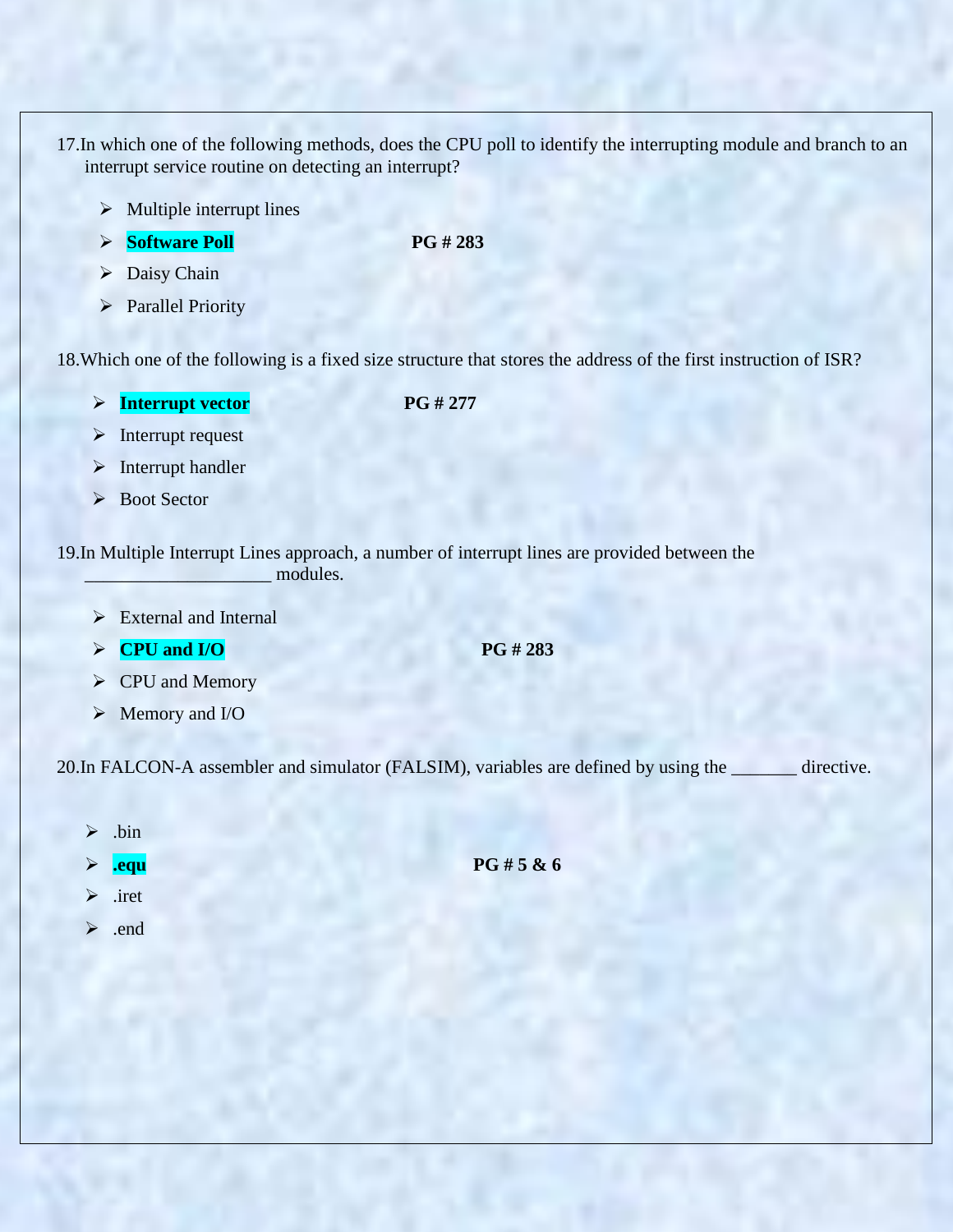| 21.<br>CPU.                                                                            | allows a peripheral device to read from and/or write to memory without intervention by the |
|----------------------------------------------------------------------------------------|--------------------------------------------------------------------------------------------|
| Programmed I/O<br>$\blacktriangleright$                                                |                                                                                            |
| Interrupt driven I/O<br>$\blacktriangleright$                                          |                                                                                            |
| <b>Direct memory access</b><br>$\blacktriangleright$                                   | PG #316                                                                                    |
| Polling<br>$\blacktriangleright$                                                       |                                                                                            |
|                                                                                        |                                                                                            |
| <b>Bus Scheduling</b><br>$\blacktriangleright$                                         |                                                                                            |
| <b>Cycle Stealing</b><br>$\blacktriangleright$                                         | PG #317                                                                                    |
| <b>Cycle Transferring</b><br>$\blacktriangleright$                                     |                                                                                            |
| <b>CPU</b> Scheduling<br>$\blacktriangleright$                                         |                                                                                            |
| 23.A Hard Disk sector has the<br>parts.                                                |                                                                                            |
| Header only<br>$\blacktriangleright$                                                   |                                                                                            |
| Data section and a trailer<br>$\blacktriangleright$                                    |                                                                                            |
| Data section only<br>$\blacktriangleright$                                             |                                                                                            |
| Header, data section and a trailer<br>$\blacktriangleright$                            | PG #323                                                                                    |
| 24. Raid Level ______ is not a true member of the RAID family.                         |                                                                                            |
| PG #330<br>$\bf{0}$<br>$\blacktriangleright$                                           |                                                                                            |
| $\overline{2}$<br>$\blacktriangleright$                                                |                                                                                            |
| $\triangleright$ 3                                                                     |                                                                                            |
| $\triangleright$ 4                                                                     |                                                                                            |
| 25. The conversion of numbers from a representation in one base to another is known as |                                                                                            |
| <b>Radix Conversion</b><br>$\blacktriangleright$                                       | PG #333                                                                                    |
| <b>Number Representation</b><br>$\blacktriangleright$                                  |                                                                                            |

- Decimal Representation
- $\triangleright$  Hexadecimal Representation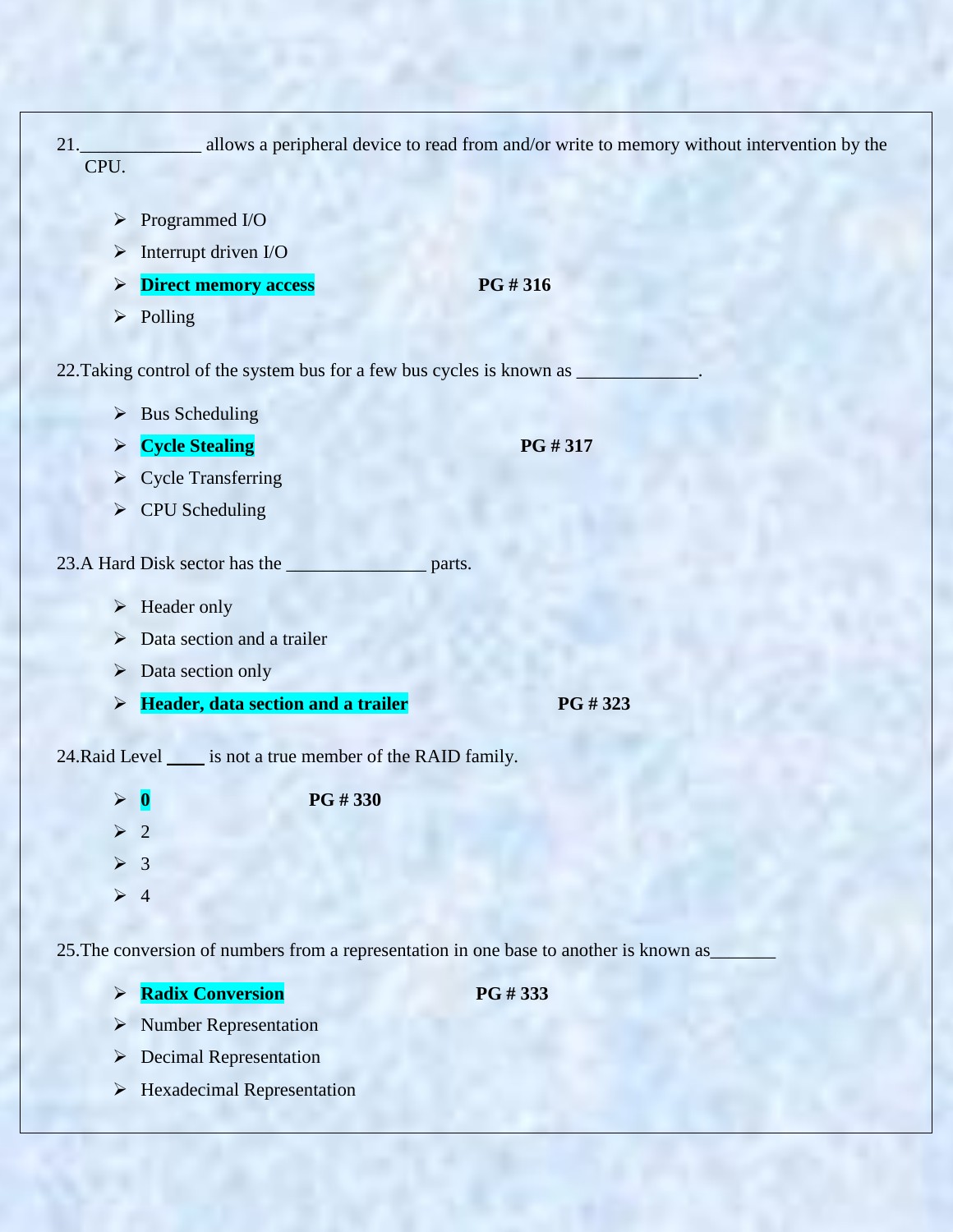26.A \_\_\_\_\_\_\_signal decides whether the input word should be shifted or bypassed.

- ▶ Control Read
- $\triangleright$  **Shift/bypass** PG # 346
- **►** Control Write
- Control Transfer

27.In Single-Precision Binary Floating Point Representation the size of exponent is \_\_\_\_\_\_\_.

- 
- **8-bits PG # 348**
- $\geq 11$ -bits
- $\geq 1$ -bits
- $\geq 23$ -bits

28.In Double-Precision Binary Floating Point Representation the size of fraction is \_\_\_\_\_\_\_.

- $\geq$  23-bits
- **52-bits PG # 348**

- $\geq 11$ -bits
- $\geq 1$ -bits

29. For a request of data if the requested data is not present in the cache, it is called a

**Cache Miss** PG # 358

- $\triangleright$  Spatial Locality
- $\triangleright$  Temporal Locality
- Cache Hit

30.For a request for data, if the data is available in the cache it results in a \_\_\_\_.

- $\triangleright$  Cache Miss
- $\triangleright$  Spatial Locality
- $\triangleright$  Temporal Locality
- **Cache Hit PG # 358**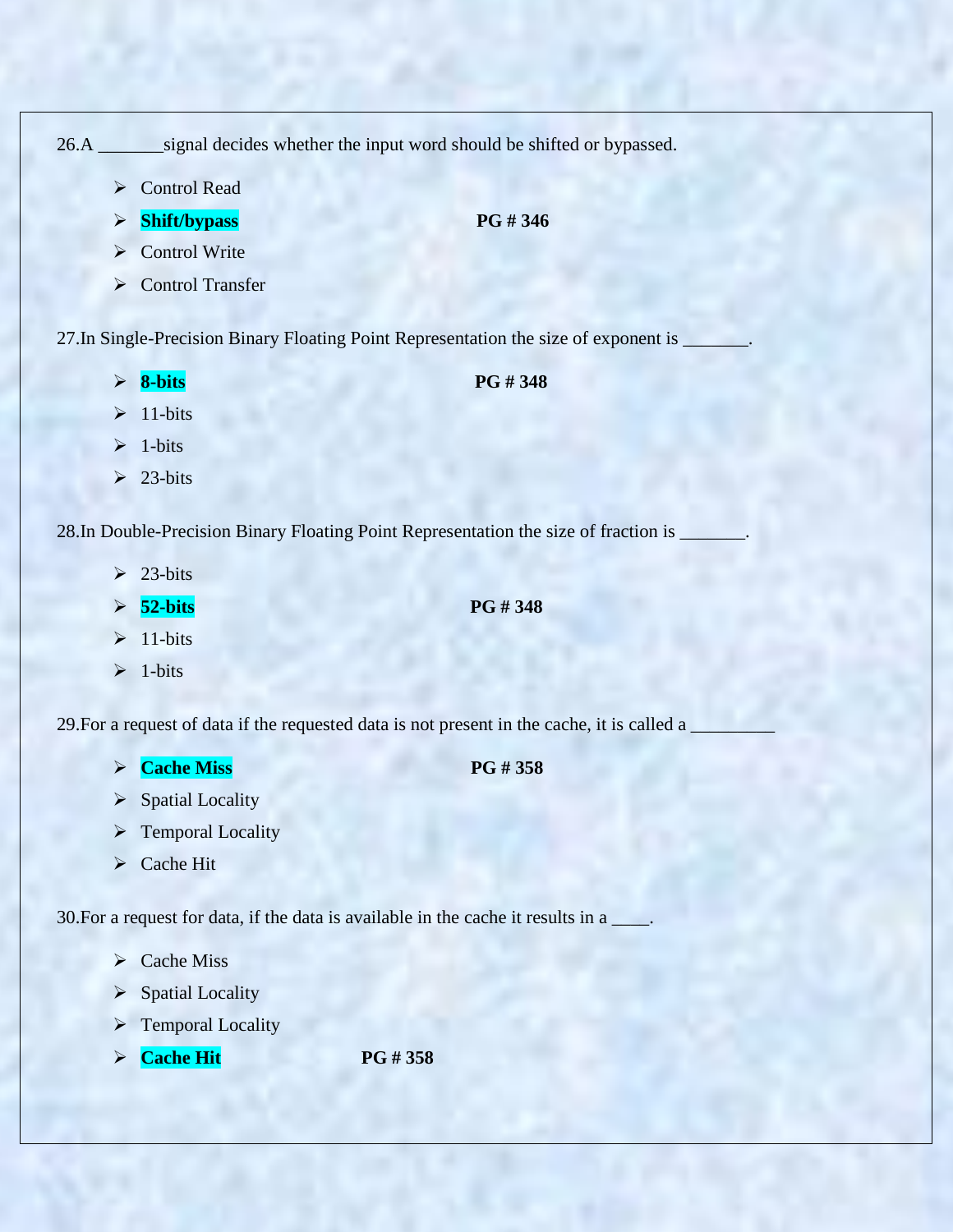|     |                                                                | 31. For write to complete in Write through, the CPU has to wait. This wait state is called |
|-----|----------------------------------------------------------------|--------------------------------------------------------------------------------------------|
|     | $\triangleright$ Write Through                                 |                                                                                            |
|     | Write Back<br>⋗                                                |                                                                                            |
|     | <b>Write Allocate</b>                                          |                                                                                            |
|     | <b>Write Stall</b><br>$\blacktriangleright$                    | PG #363                                                                                    |
|     | 32. contains permanent pattern of data that cannot be changed. |                                                                                            |
|     | $>$ RAM                                                        |                                                                                            |
|     | <b>Hard Disk</b><br>➤                                          |                                                                                            |
|     | Cache<br>➤                                                     |                                                                                            |
|     | <b>ROM</b><br>$\blacktriangleright$                            | PG #356                                                                                    |
|     |                                                                | 33. In Control Field of page table, indicate the availability of page in main memory.      |
|     | Access Control Bits                                            |                                                                                            |
|     | <b>Used Bits</b><br>➤                                          |                                                                                            |
|     | <b>Presence Bits</b><br>➤                                      | PG #367                                                                                    |
|     | <b>Redundant Bits</b><br>➤                                     |                                                                                            |
| 34. |                                                                | are formed by concatenating the page number with the word number.                          |
|     | $\triangleright$ Memory chips                                  |                                                                                            |
|     | Protocols<br>⋗                                                 |                                                                                            |
|     | Hazards<br>➤                                                   |                                                                                            |
|     | <b>Virtual addresses</b><br>$\blacktriangleright$              | PG #366                                                                                    |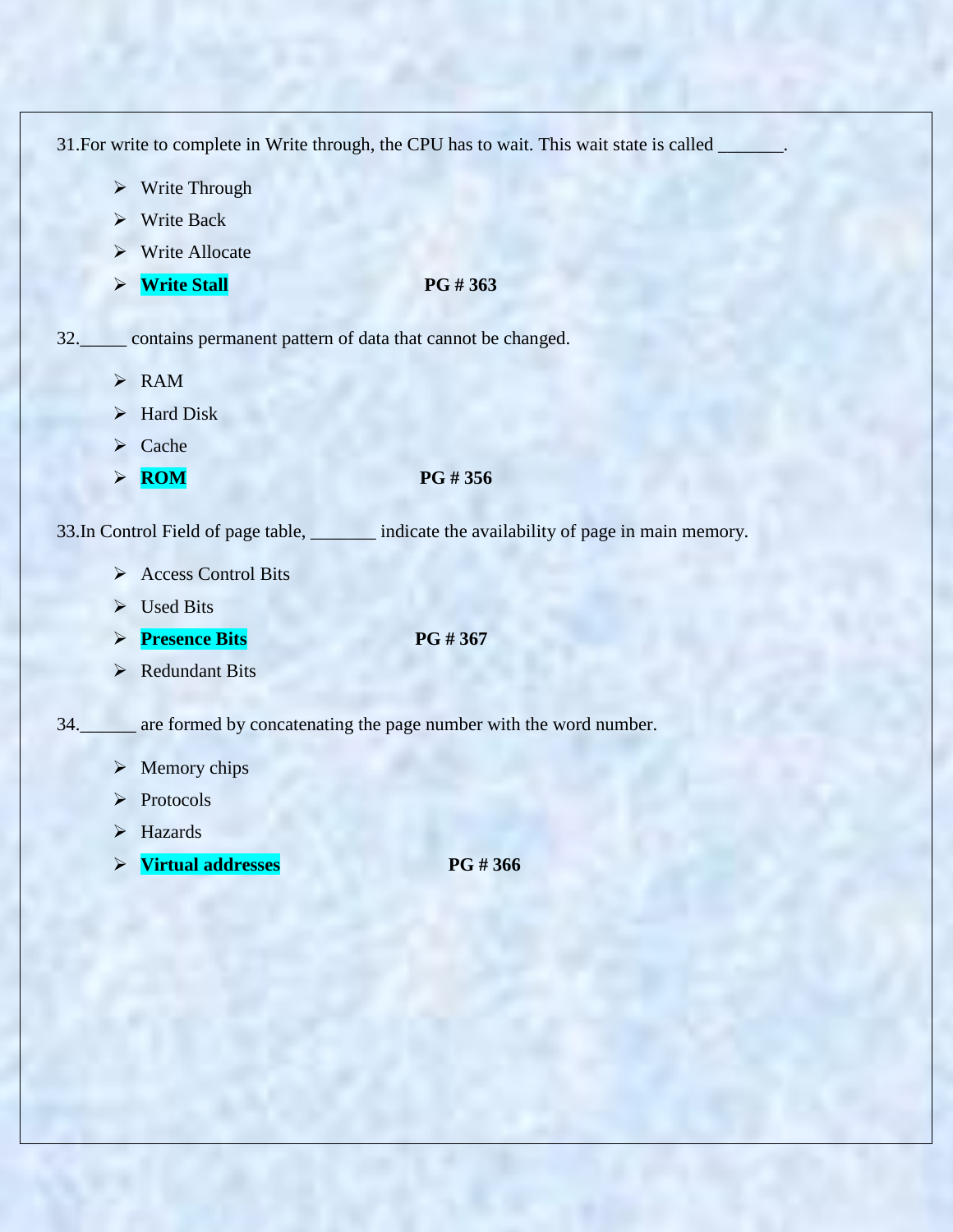|                                                     | 35.In __________technique memory is divided into segments of variable sizes depending upon the requirements. |
|-----------------------------------------------------|--------------------------------------------------------------------------------------------------------------|
| Multiplexing<br>$\blacktriangleright$               |                                                                                                              |
| <b>Segmentation</b><br>$\blacktriangleright$        | PG # 365                                                                                                     |
| Hamming code                                        |                                                                                                              |
| Partial decoding<br>➤                               |                                                                                                              |
|                                                     | 36. depends upon the average number of calls and the service time taken by a particular server.              |
|                                                     |                                                                                                              |
| <b>Through put</b><br>$\blacktriangleright$         | PG #380                                                                                                      |
| Latency                                             |                                                                                                              |
| <b>Poisson Distribution</b>                         |                                                                                                              |
| <b>Response Time</b><br>$\blacktriangleright$       |                                                                                                              |
|                                                     | 37. is the maximum rate at which data can be transmitted through networks.                                   |
| $\triangleright$ Transmission Time                  |                                                                                                              |
| $\triangleright$ Latency                            |                                                                                                              |
| Transport Latency                                   |                                                                                                              |
| $\triangleright$ <b>Bandwidth</b>                   | PG #388                                                                                                      |
|                                                     | 38. The time for the message to pass through the network, except the time of flight is called                |
| <b>Transmission Time</b>                            | PG#388                                                                                                       |
| Latency<br>➤                                        |                                                                                                              |
| <b>Transport Latency</b>                            |                                                                                                              |
| Bandwidth<br>$\blacktriangleright$                  |                                                                                                              |
|                                                     |                                                                                                              |
| glass.                                              | 39. In physical media of networks, for increased and better performance we use<br>which are usually made of  |
| <b>Coaxial Cables</b><br>$\blacktriangleright$      |                                                                                                              |
| <b>Twisted Pair Cables</b><br>$\blacktriangleright$ |                                                                                                              |
| <b>Fiber Optic Cable</b><br>$\blacktriangleright$   | PG #390                                                                                                      |
| <b>Shielded Twisted Pair Cables</b><br>➤            |                                                                                                              |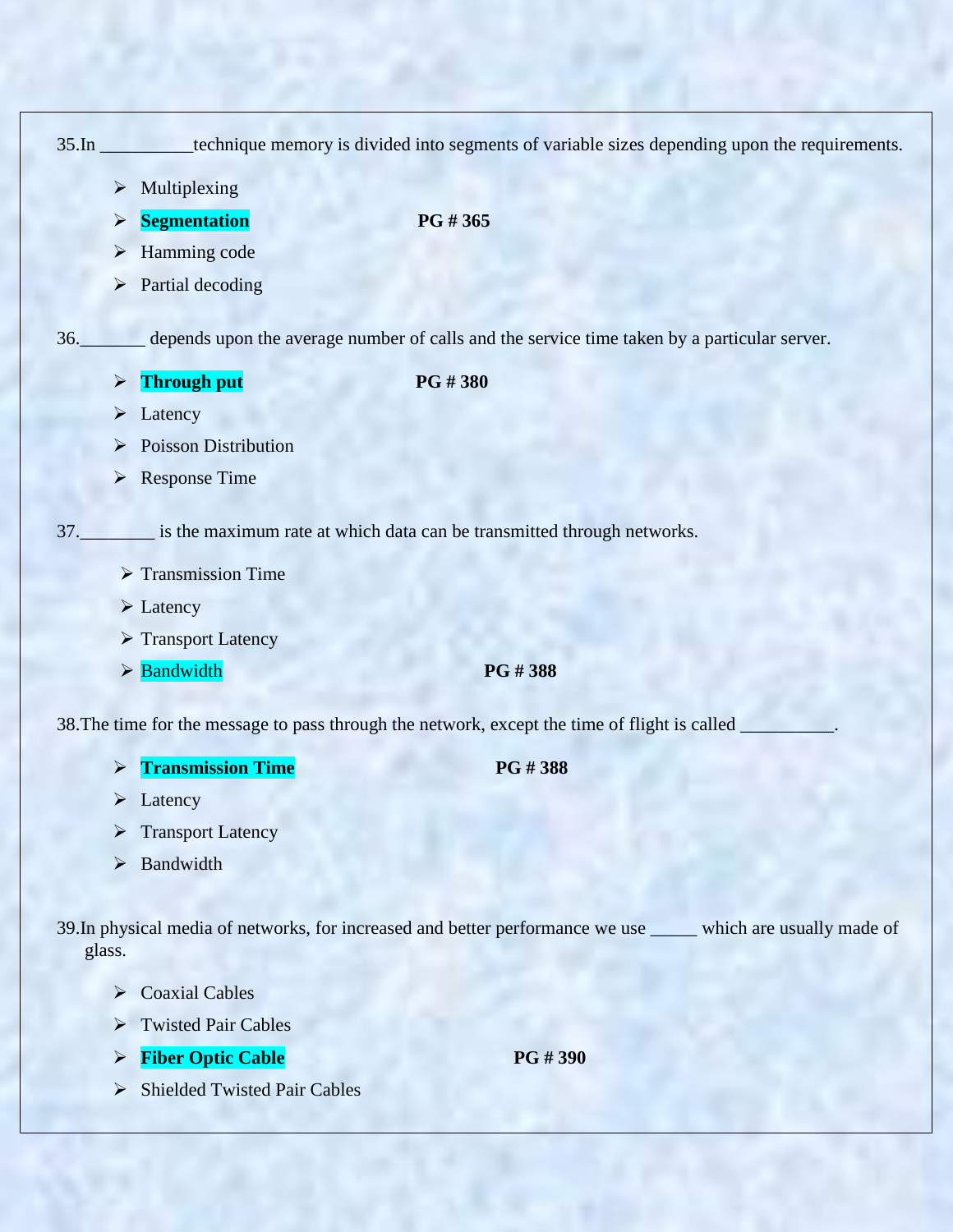40.What does the instruction "ldr R3, 58" of SRC do?

- **it will load the register R3 with the contents of the memory location M [PC+58]**
- It will load the register R3 with the relative address itself (PC+58).
- It will store the register R3 contents to the memory location M  $[PC+58]$
- $\triangleright$  No operation

41.What functionality is performed by the instruction "lar R3, 36" of SRC?

- It will load the register R3 with the contents of the memory location M  $[PC+36]$
- **It will load the register R3 with the relative address itself (PC+36). PG # 48**
- It will store the register R3 contents to the memory location M  $[PC+36]$
- $\triangleright$  No operation

42.What is the instruction length of the FALCON-E processor?

- $\geq 8$  bits
- $\geq 16 \text{ bits}$
- $\geq 32 \text{ bits}$  PG # 124
- $\geq 64 \text{ bits}$

43.Type A format of SRC uses -----------instructions

- $\triangleright$  two PG # 47
- $\triangleright$  three
- $\triangleright$  four
- $\triangleright$  five

44.Which instruction is used to store register to memory using relative address?

- $\triangleright$  ld instruction
- $\triangleright$  1 dr instruction
- $\blacktriangleright$  lar instruction
- **str instruction PG # 48**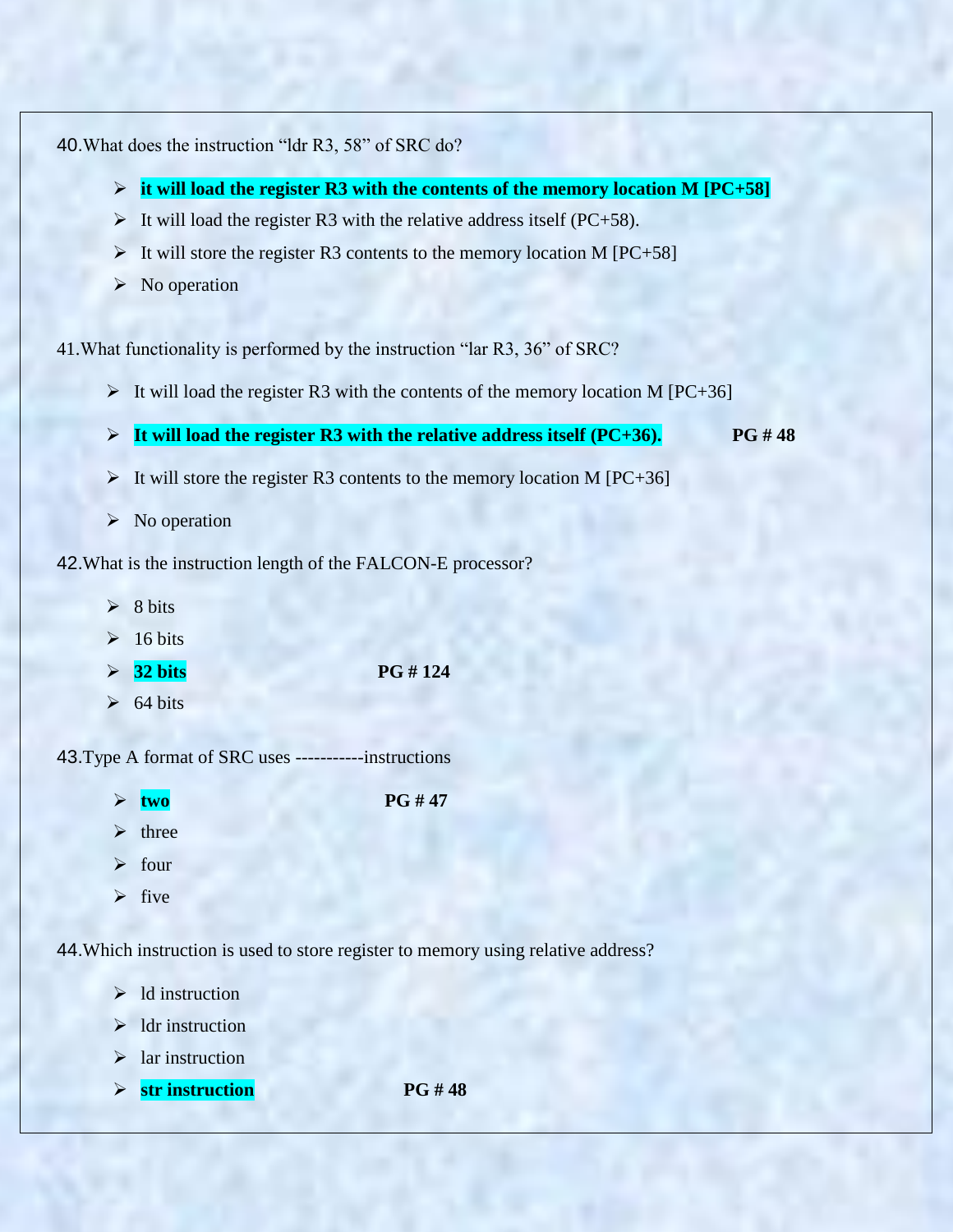| 45. There are                                                                                    | types of reset operations in SRC |  |
|--------------------------------------------------------------------------------------------------|----------------------------------|--|
| Two<br>$\blacktriangleright$                                                                     | PG #195                          |  |
| $\triangleright$ Three                                                                           |                                  |  |
| $\triangleright$ Four                                                                            |                                  |  |
| $\triangleright$ Five                                                                            |                                  |  |
| 46. Which one of the following is a bi-stable device, capable of storing one bit of Information? |                                  |  |

- **Decoder**
- $\triangleright$  **Flip-flop PG** # 76

- $\triangleright$  Multiplexer
- > Diplexer

47.Execution time of a program with respect to the processor is calculated as:

- $\triangleright$  Execution Time = IC x CPI x MIPS
- Execution Time = IC x CPI x T

- $\triangleright$  Execution Time = CPI x T x MFLOPS
- Execution Time = IC x T
- 48.Which one of the following register stores a previously calculated value or a value loaded from the main memory?
	- **Accumulator**
	- $\triangleright$  Address Mask
	- > Instruction Register
	- Program Counter

### **Accumulator**

Accumulator is located in CPU. Accumulator stores a previously calculated value or a value loaded from the main memory. Without an accumulator it would be necessary to write the result of each calculation to main memory and read them back. Access to main memory is slower than access to the accumulator which usually has direct paths to and from the ALU.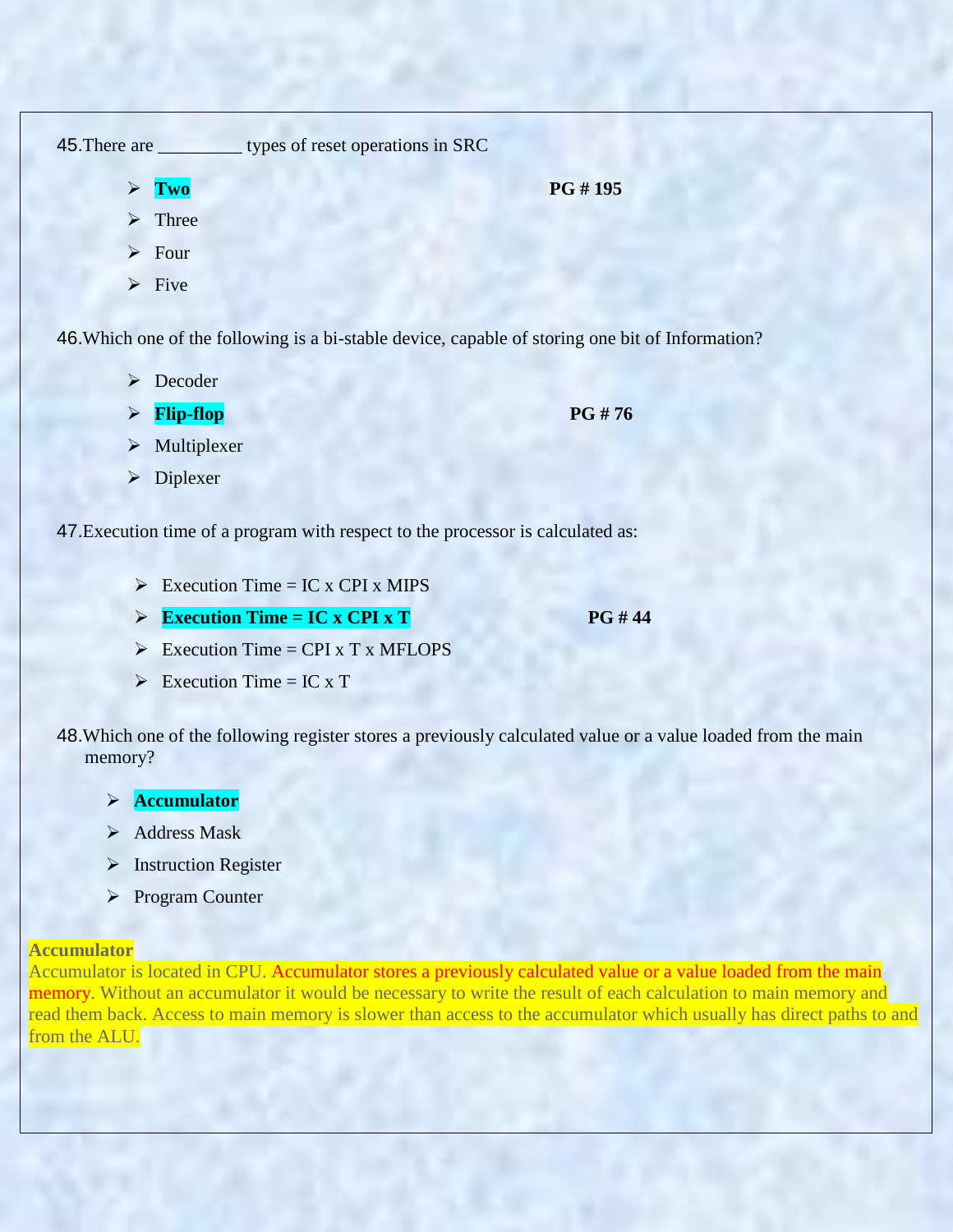49.Which one of the following is called 0-address machine?

- $\triangleright$  General purpose register machines
- $\triangleright$  RISC machines
- $\triangleright$  Accumulator based machines
- **Stack based machines** PG # 31

50.Which one of the following type of error occurs when a character is not available at the beginning of an interval?

- > Framing error
- > Parity error
- Over-run error
- **Limit Example 240** PG # 240

51.Which one of the following type of error occurs when a 0 is received instead of a stop bit (which is always a 1)?

- **Figure 1240** PG # 240
- $\triangleright$  Parity error
- Over-run error
- > Under-run error

52.An interface that is used to connect the computer bus with I/O devices is called

- $\triangleright$  Buffer
- **I/O port PG # 245**
- $\triangleright$  Memory mapping
- Processor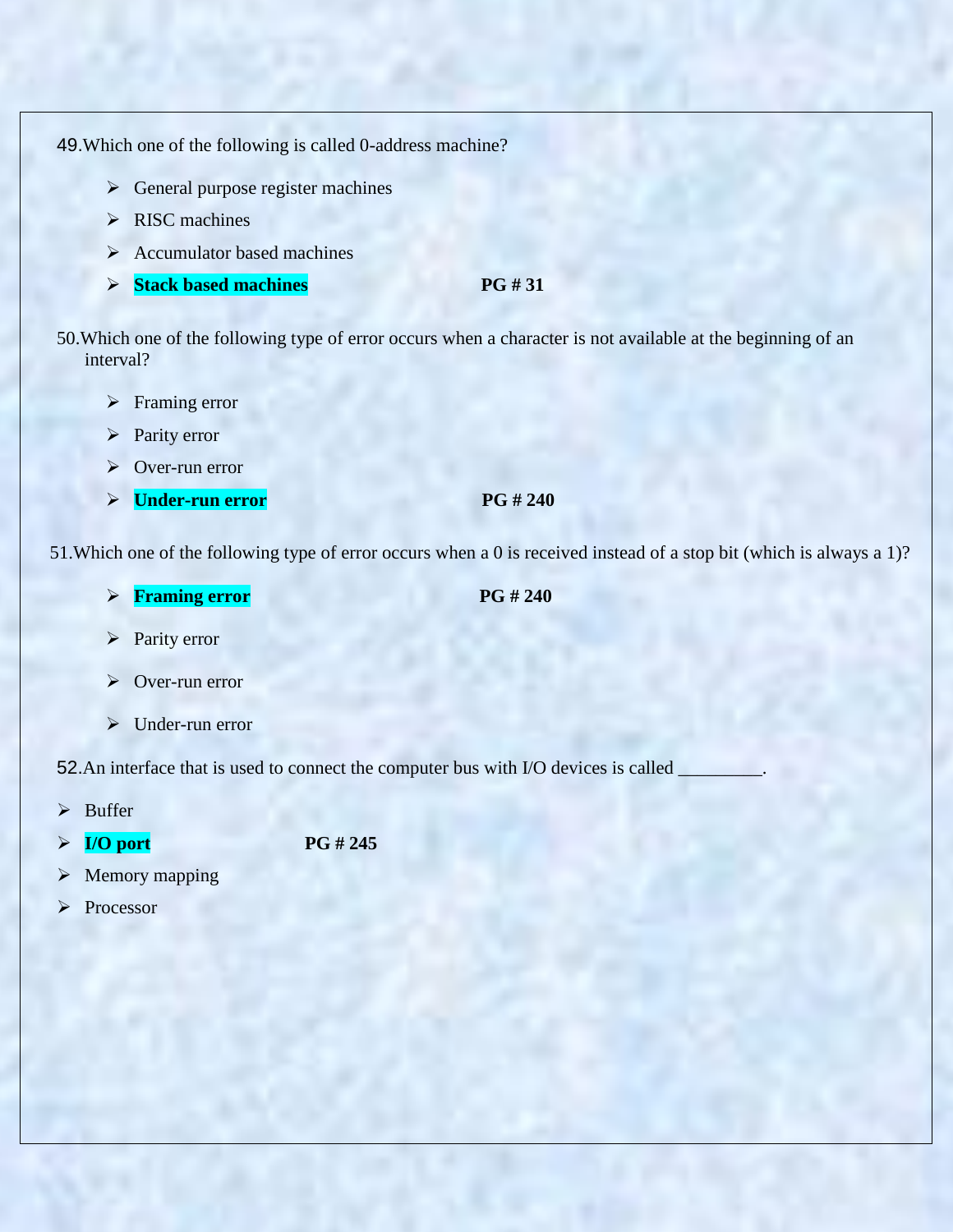|                       |                             | 53. Consider Falcon A, with 16 address lines, the total address space is _______<br>Kbytes.                |
|-----------------------|-----------------------------|------------------------------------------------------------------------------------------------------------|
| $\blacktriangleright$ | $2^{\wedge}16$              | PG #256                                                                                                    |
|                       | $2^{\wedge}10$              |                                                                                                            |
| $\blacktriangleright$ | $2^06$                      |                                                                                                            |
|                       | $\geq 2.8$                  |                                                                                                            |
|                       |                             | $2^{16} = 64$ Kbytes.                                                                                      |
|                       | 54.<br>operation.           | is the process of periodically checking the status of a device to see if it is ready for the next I/O      |
| $\blacktriangleright$ | <b>Polling</b>              | PG #270                                                                                                    |
| ➤                     | Snooping                    |                                                                                                            |
| ➤                     | Data Bus Multiplexing       |                                                                                                            |
| $\blacktriangleright$ | Pipelining                  |                                                                                                            |
|                       | device?                     | 55. Which one of the following is NOT a technique used when the CPU wants to exchange data with peripheral |
| $\blacktriangleright$ | <b>Direct Memory Access</b> |                                                                                                            |
| ➤                     | Interrupt driven I/O        |                                                                                                            |
| ➤                     | Programmed I/O              |                                                                                                            |
| $\blacktriangleright$ | <b>Virtual Memory</b>       | PG # 268                                                                                                   |
|                       |                             | There are three main techniques using which a CPU can exchange data with a peripheral                      |

device, namely

- Programmed I/O
- Interrupt driven I/O
- Direct Memory Access (DMA).

56.Which one is the last instruction of the ISR that is to be executed when the ISR terminates?

- $\triangleright$  IRET PG # 278
- $\triangleright$  IRQ
- $> \text{INT}$
- $>$  NMI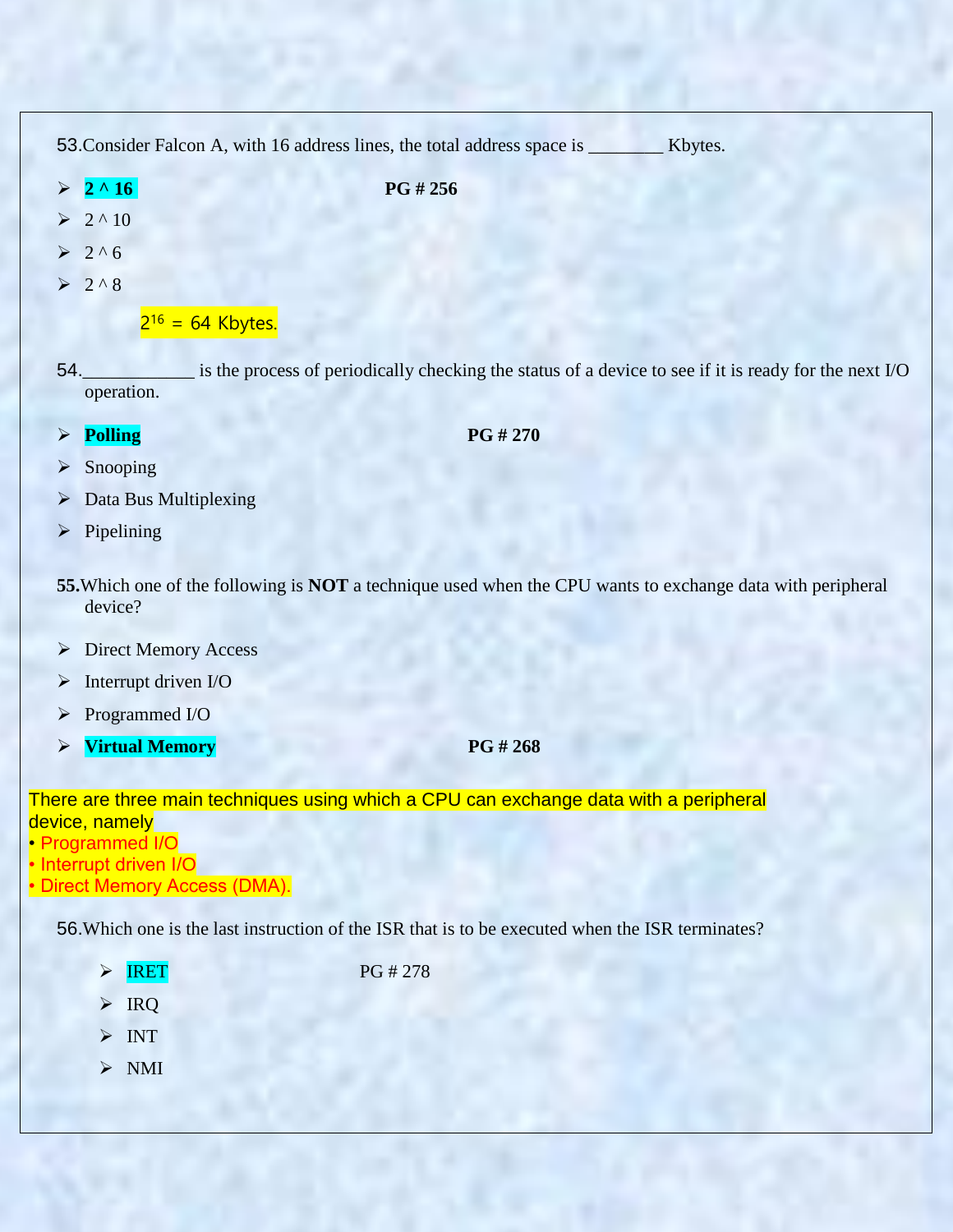57.Which one of the following is a fixed size structure that stores the address of the first instruction of ISR?

- $\triangleright$  Interrupt request
- $\triangleright$  Interrupt handler
- ▶ Boot Sector
- **Interrupt vector** PG #277

58.Falcon-A Simulator loads a FALCON-A binary file with a \_\_\_\_\_\_\_\_ extension and presents its contents into different areas of the simulator.

- $\triangleright$  .bin
- 
- $\triangleright$  **.** binfa PG # 2
- $\triangleright$  . fa
- $\triangleright$  .asmfa

59.In Direct memory access (DMA), a \_\_\_\_\_\_\_\_ is needed to control the total activity and to synchronize the transfer of data.

- > DMA memory unit
- **DMA controller** PG 313
- $\triangleright$  Control software
- Programmed I/O

60.\_\_\_\_\_\_\_\_\_\_\_\_\_ allows a peripheral device to read from and/or write to memory without intervention by the CPU.

**Direct memory access PG # 316** 

- $\triangleright$  Polling
- Programmed I/O
- $\triangleright$  Interrupt driven I/O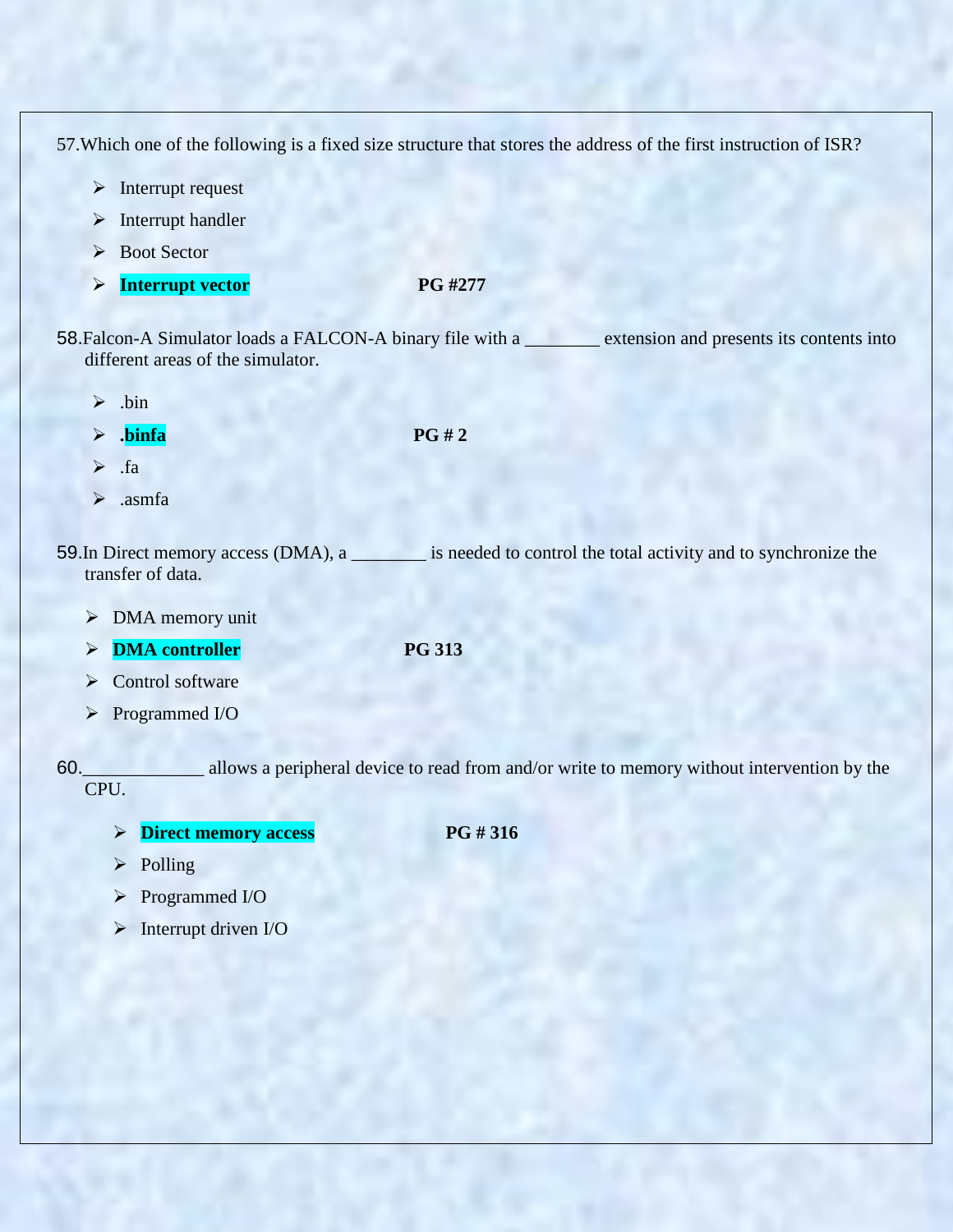61.A component connected to the system bus and having control of it during a particular bus cycle is called

- $\triangleright$  Address decoder
- $\triangleright$  BIOS

 $\mathcal{L}=\mathcal{L}$ 

- **Master component** PG # 317
- $\triangleright$  Slave component

62.When it is required to read data from a particular location of the disk, the head moves towards the selected track and this process is called\_\_\_\_\_\_\_.

 $\triangleright$  Seek PG # 322

- $\triangleright$  Encoding
- $\triangleright$  Fragmentation
- **>** Defragmentation

63.CRC has \_\_\_\_\_\_\_\_\_\_overhead as compared to Hamming code.

- $\triangleright$  Equal
- $\triangleright$  Greater
- **Lesser** PG # 329
- $\triangleright$  Absolutely no
- 64. is the simplest form for representing a signed number.
	- **Sign Magnitude Form PG # 330**
	- Radix Complement Form
	- $\triangleright$  Biased Representation
	- Diminished Radix Compliment Form

65.In \_\_\_\_\_\_\_ adder circuit we feed carry out from the previous stage to the next stage and so on.

- **PG # 335**
- Carry Look Ahead Adder
- **►** Complement Adder
- 2"s Complement Adder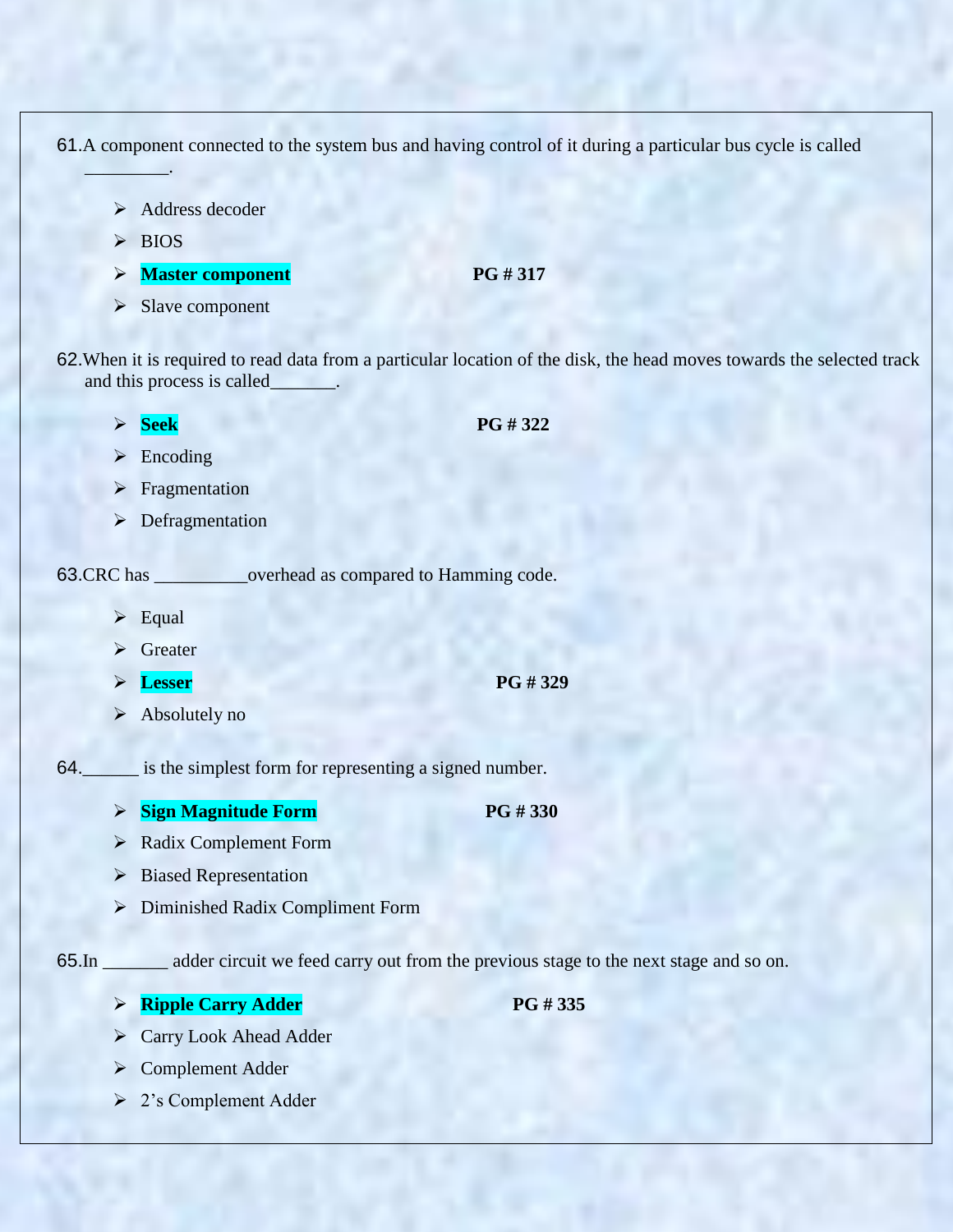| 66.                   | are computed by the ALU and stored in processor status register.                                |                                                                                                                        |
|-----------------------|-------------------------------------------------------------------------------------------------|------------------------------------------------------------------------------------------------------------------------|
| $\blacktriangleright$ | <b>Condition Codes</b>                                                                          | PG #344                                                                                                                |
| $\blacktriangleright$ | <b>Control Signals</b>                                                                          |                                                                                                                        |
| $\blacktriangleright$ | <b>Flip Flops</b>                                                                               |                                                                                                                        |
|                       | $\triangleright$ Multiplexers                                                                   |                                                                                                                        |
| word.                 |                                                                                                 | 67. In computers, floating-point representation uses ______ to encode significant, exponent and their sign in a single |
| ➤                     | <b>Decimal Numbers</b>                                                                          |                                                                                                                        |
| ➤                     | <b>Binary Numbers</b>                                                                           | PG #341                                                                                                                |
| $\blacktriangleright$ | <b>Octal Numbers</b>                                                                            |                                                                                                                        |
|                       | $\triangleright$ Hexadecimal Numbers                                                            |                                                                                                                        |
|                       | 68. In floating point representations _______ is also called mantissa.<br>$\triangleright$ Sign |                                                                                                                        |
| $\blacktriangleright$ | Base                                                                                            |                                                                                                                        |
| $\blacktriangleright$ | <b>Significant</b>                                                                              | PG #341                                                                                                                |
| $\blacktriangleright$ | Exponent                                                                                        |                                                                                                                        |
|                       | 69.A ________ signal decides whether the input word should be shifted or bypassed.              |                                                                                                                        |
| ➤                     | <b>Control Read</b>                                                                             |                                                                                                                        |
|                       | <b>Shift/bypass</b>                                                                             | PG #340                                                                                                                |
| ➤                     | Control Write                                                                                   |                                                                                                                        |
| $\blacktriangleright$ | <b>Control Transfer</b>                                                                         |                                                                                                                        |
|                       |                                                                                                 |                                                                                                                        |
|                       | 70. For a request of data if the requested data is not present in the cache, it is called a     |                                                                                                                        |
| $\blacktriangleright$ | <b>Cache Miss</b>                                                                               | PG #349                                                                                                                |

- $\triangleright$  Spatial Locality
- $\triangleright$  Temporal Locality
- $\triangleright$  Cache Hit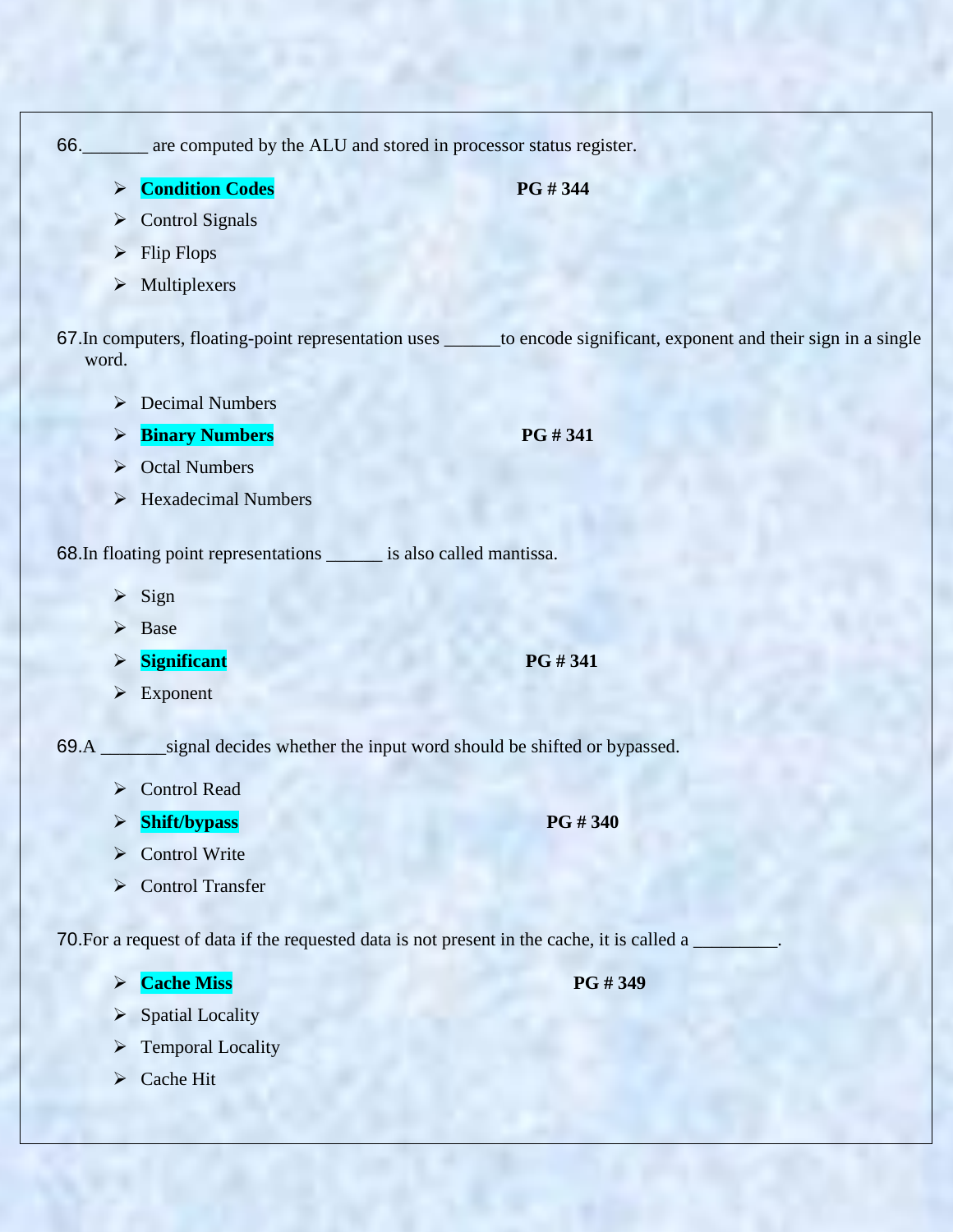71. Randomly replacing any older page to bring in the desired page is known as \_\_\_\_\_\_. Always Replacement LFU (Least Frequently Used) **Random Replacement** PG # 356  $\triangleright$  Fragmentation 72. In Control Field of page table, \_\_\_\_\_\_\_\_ indicate the availability of page in main memory. Access Control Bits  $\triangleright$  Used Bits **Presence Bits PG # 356**  $\triangleright$  Redundant Bits 73.A set of rules followed by different components in a network is called \_\_\_\_\_\_.  $\triangleright$  Host  $\triangleright$  Connectivity **Resource Sharing Protocol** PG # 373 74.In \_\_\_\_\_\_\_\_ topology, all the computers are connected in the form of a circle.  $\triangleright$  Bus **Ring PG # 381**  $\triangleright$  Mesh  $\triangleright$  Star 75.SPARC (Scalable Processor Architecture) is an example of \_\_\_\_\_\_\_\_\_architecture. > CISC  $\triangleright$  **RISC** PG # 148  $\triangleright$  SRC > FALCON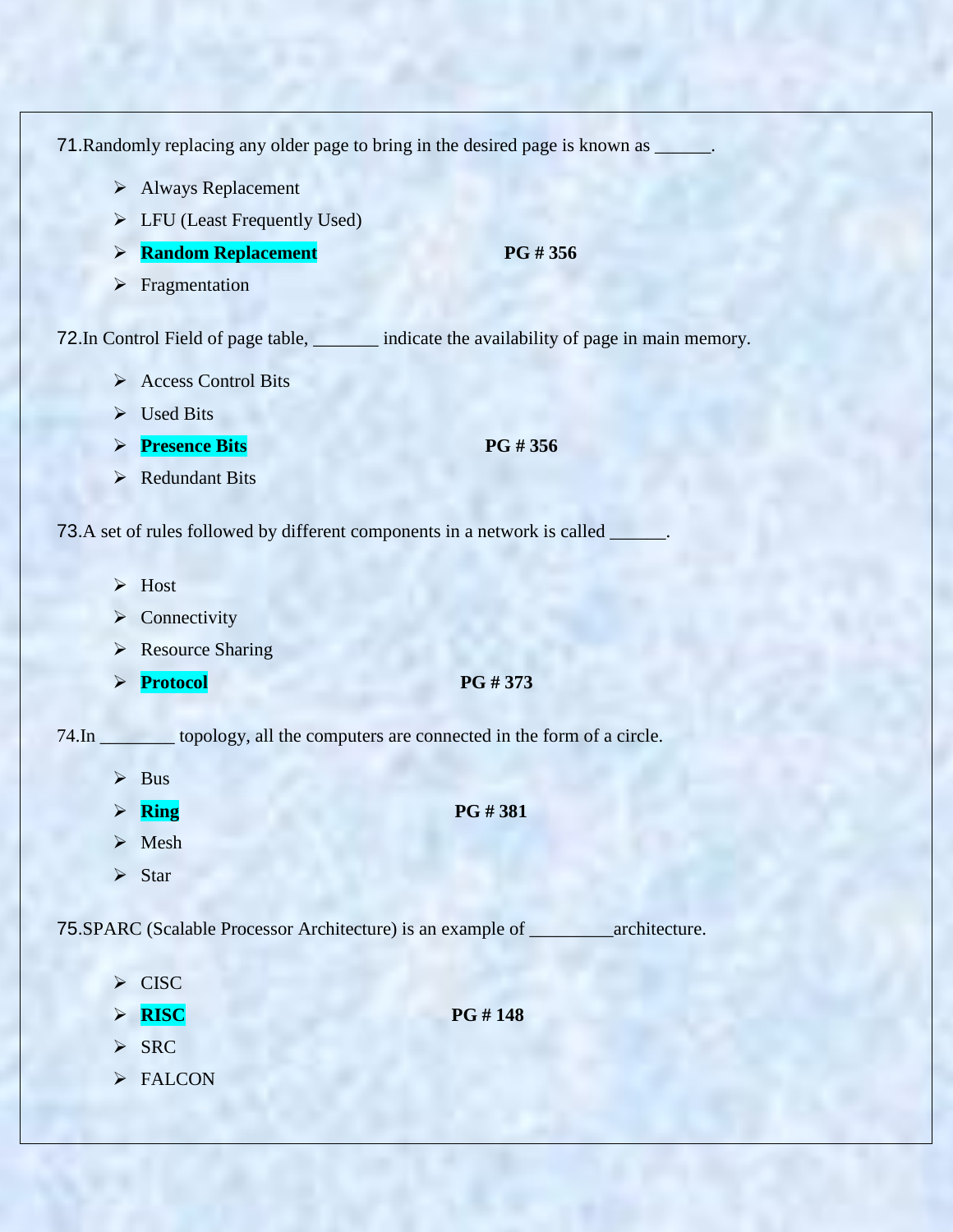76.Which one of the following is the memory organization of EAGLE processor?

- $\geq 2.8 * 8$  bits
- $2^{\wedge}16 * 8$  bits PG # 120
- $\geq 2^32 * 8$  bits
- $\geq 2.64 * 8$  bits

Memory organization is  $2^{\wedge}16$  x 8 bits. This means that there are 216 memory cells, each one byte long

77.Which one of the following is the memory organization of **SRC processor**?

- $\geq 2^8 * 8$  bits  $\geq 2^{\wedge}16 * 8$  bits
- **2^32 \* 8 bits PG # 46**
- $> 2^{64} * 8 \text{ bits}$

78.\_\_\_\_\_\_\_\_\_ is a collection of binary digits or bits that the computer reads and interprets.

- $\triangleright$  Assembly language
- $\triangleright$  Higher level language
- English language
- 

## **Machine language [Click Here For Reference Detail](http://www.computerhope.com/jargon/m/machlang.htm)**

79.In which one of the following addressing modes, the value to be stored in memory is obtained by directly retrieving it from another memory location?

**Direct Addressing Mode [Click Here For Reference Detail](http://www.8052.com/tutaddr.phtml)**

- $\triangleright$  Immediate addressing mode
- $\triangleright$  Indirect Addressing Mode
- ▶ Register (Direct) Addressing Mode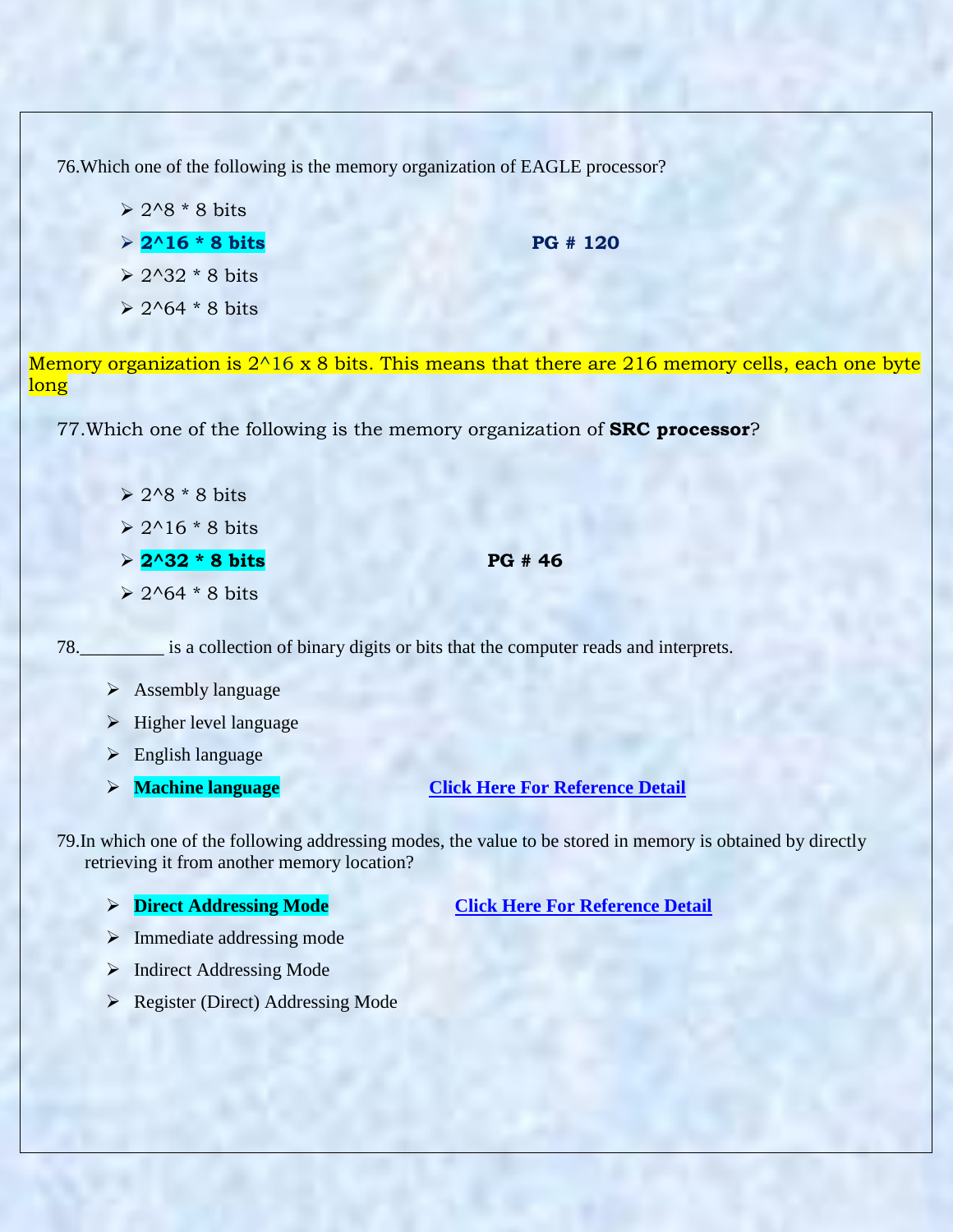80. The external interface of FALCON-A consists of a \_\_\_\_\_\_address bus and \_\_\_\_\_\_a data bus.

- $\geq$  8-bit, 8-bit
- 
- **16-bit, 16-bit [Click Here For Reference Detail](http://ckbooks.com/computers/advanced-computer-architecture/structural-rtl-for-return-instruction/)**
- $\geq 16$ -bit, 24-bit
- $\triangleright$  16-bit, 32-bit
- 81. In which of the following instructions the data move between a register in the processor and a memory location (or another register) and are also called data movement?
	- > Arithmetic/logic
	- **Load/store** PG # 141
	- > Test/branch
	- $\triangleright$  None of the given

82. The \_\_\_\_\_\_\_\_\_\_\_ instruction is completed once memory access has been made and the memory location has been written to.

- **Store** PG # 208
- > Branch
- > Load
- **≻** Control

83. Which type of instructions enables mathematical computations?

**Arithmetic PG # 92**

- **≻** Control
- Data transfer
- $\triangleright$  Miscellaneous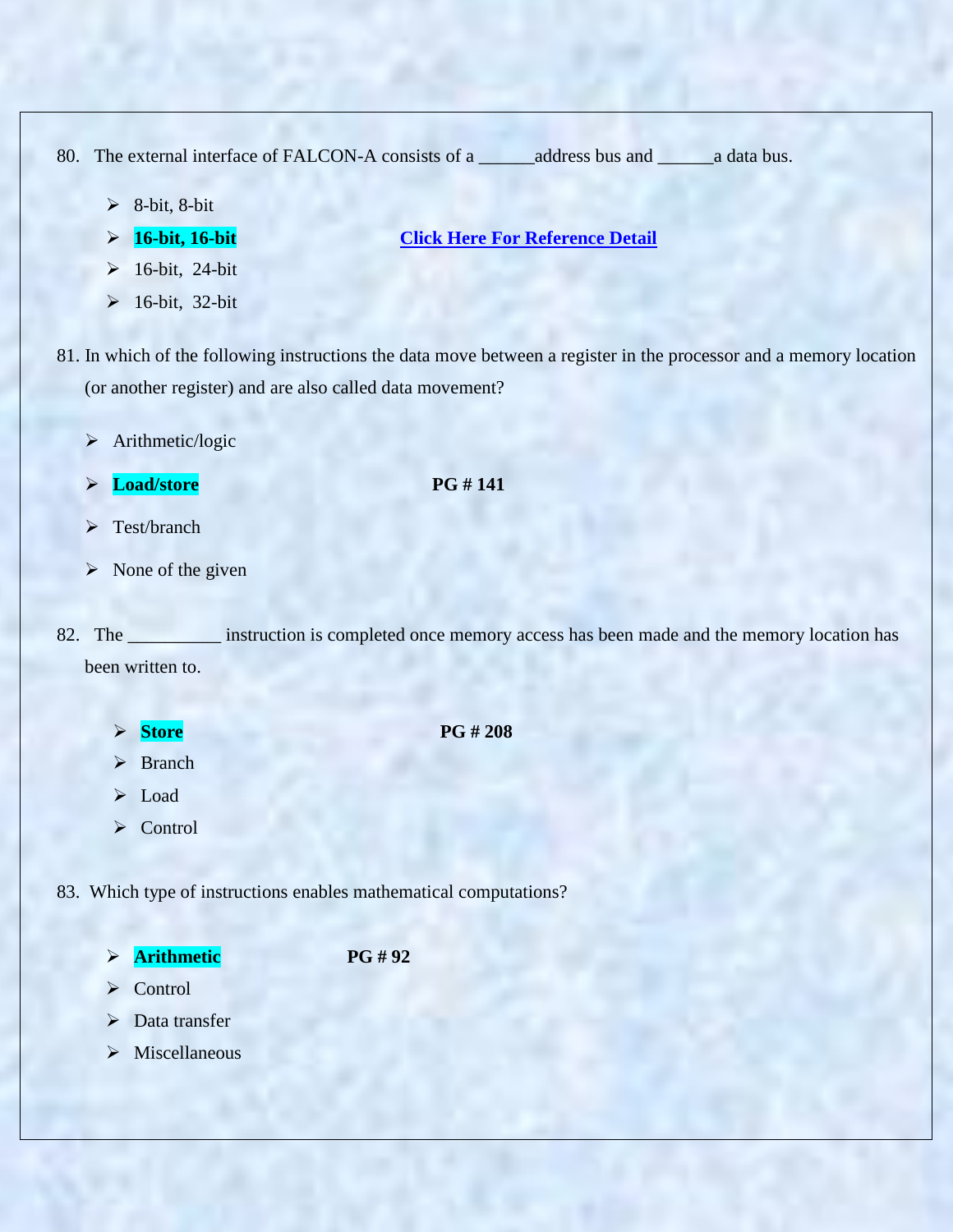

85. For any of the instructions that are a part of the instruction set of the SRC, there are certain required; which may be used to select the appropriate function for the ALU to be performed, to select the appropriate registers, or the appropriate memory location.

- **Exercise**
- **Control signals Page # 171**

- $\triangleright$  Memory
- $\triangleright$  DMA controllers

86. Every I/O port has a unique identifier associated with it, which is called its

- **Address** PG # 244
	- $\triangleright$  Access point
- $\triangleright$  Interval Identifier
- **Device Driver**

87. Partial decoding is an attractive choice in

**Small system PG # 255** 

- > Large system
- > Medium system
- $\blacktriangleright$  All of the above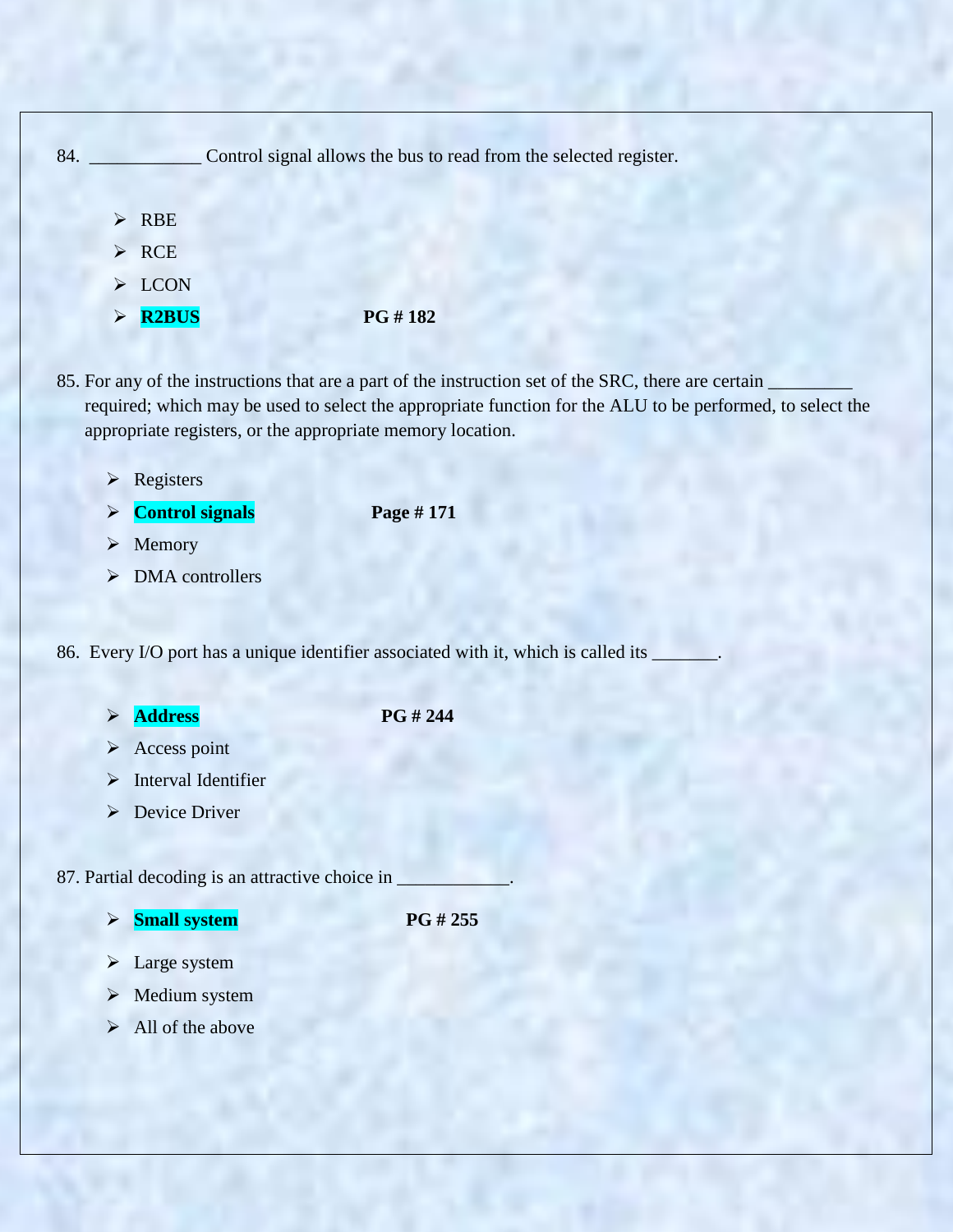88. Maskable Interrupts are applied to the \_\_\_\_\_\_\_\_\_\_\_\_ pin of the processor.  $\triangleright$  **INTR** PG # 275  $>$  NMI > IRET  $> \text{INT}$ 89. Non-maskable Interrupts are detected using the \_\_\_\_\_\_\_\_\_\_\_ pin of the processor. > INTR **NMI PG # 275** > IRET  $> \text{INT}$ 90. In Multiple Interrupt Line, a number of interrupt lines are provided between the \_\_\_\_ modules.  $\triangleright$  External and Internal  $\triangleright$  **CPU and the I/O** Page # 283 CPU and Memory Memory and I/O 91. In \_\_\_\_ recording, bits are encoded in pairs so there are only ' n/2' additions instead of 'n'.  $\triangleright$  Booth Recording **Bit-Pair Recording Page # 343 Fraction Division** 

 $\triangleright$  Integer Division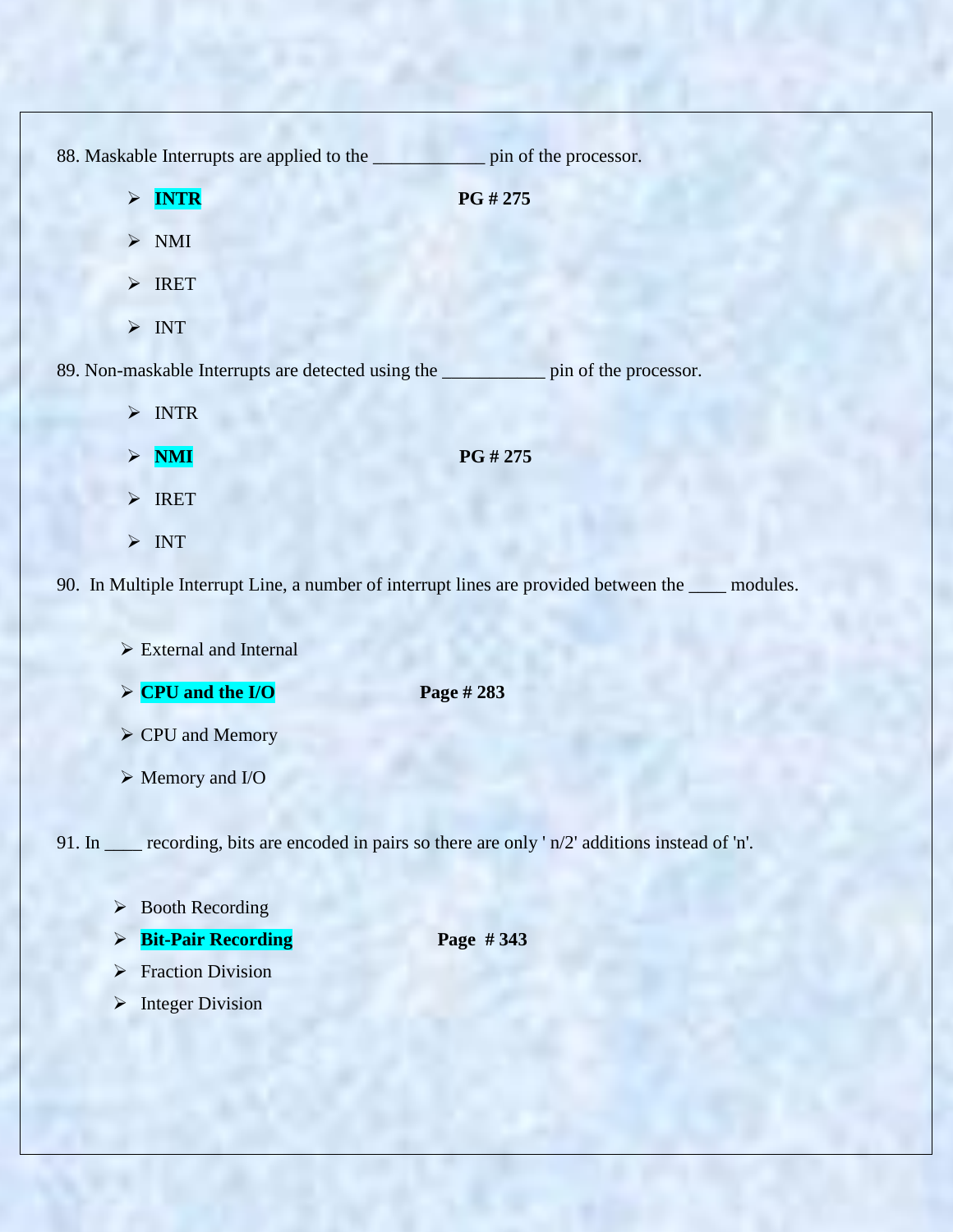| 92. | is nonvolatile i.e. it retains the information in it when power is removed from it. |               |
|-----|-------------------------------------------------------------------------------------|---------------|
|     | $\triangleright$ RAM                                                                |               |
|     | $\triangleright$ DRAM                                                               |               |
|     | <b>ROM</b>                                                                          | <b>PG#356</b> |

 $\triangleright$  SRAM

93. Based on the statistical results, the block which has been least used in the recent past, is replaced with a new block. This technique is called \_\_\_\_\_.

- Always Replacement
- Random Replacement
- **LFU (Least Frequently Used) Page # 362**
- Write Allocate

94. \_\_\_\_\_\_\_\_ acts as a cache between main memory and secondary memory.

- ▶ Read Only Memory
- > Flash Memory
- **Virtual Memory PG # 364**
- $\triangleright$  Magnetic Tape

95. \_\_\_\_\_\_\_\_\_\_\_is also called traffic intensity and its value must be between 0 and 1.

- $\triangleright$  Little's Law
- $\triangleright$  Poisson Distribution
- **Server Utilization** PG # 381

 $\triangleright$  SPEC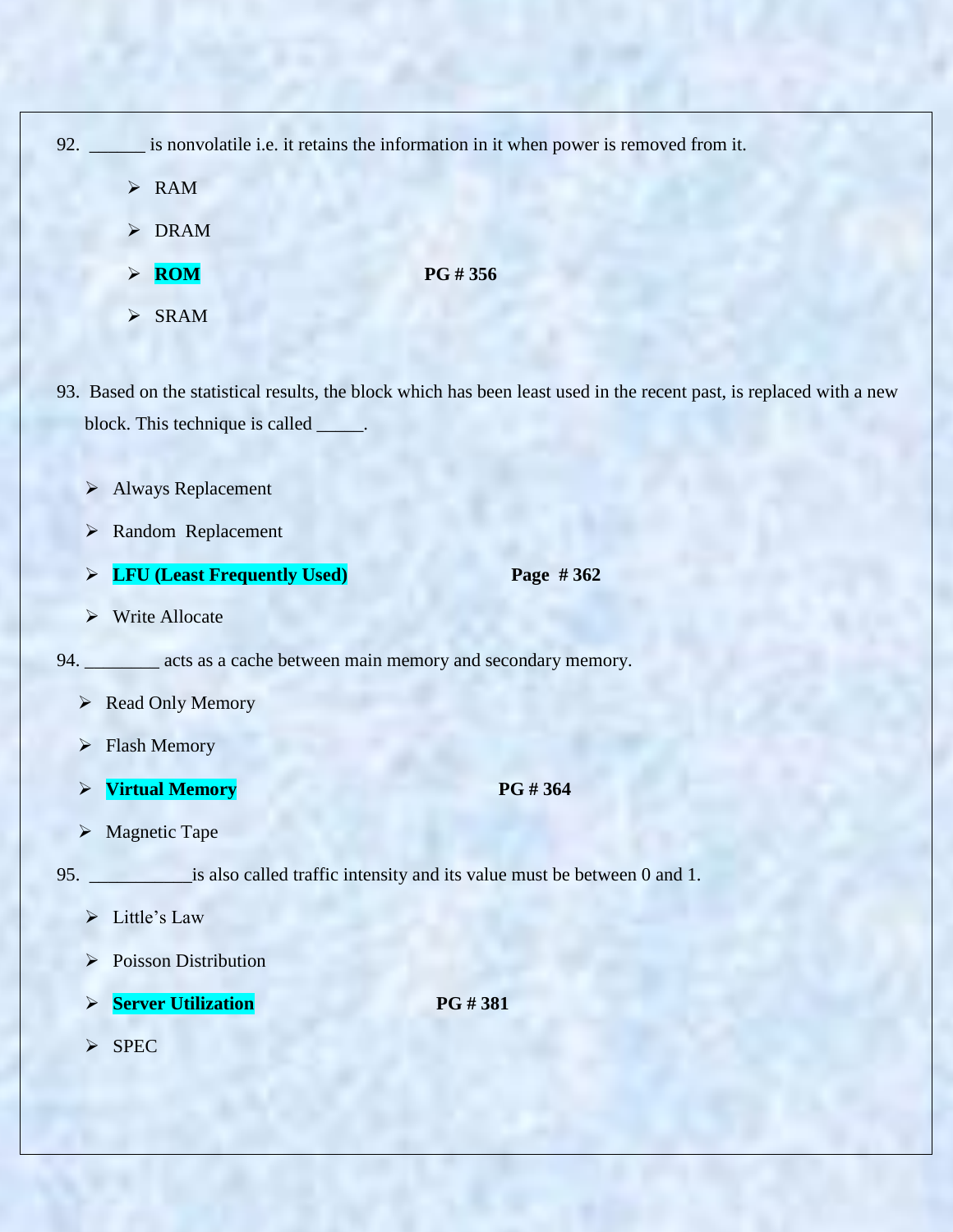96.What is the instruction length of SRC processor?

- $\geq 8$  bits
- $\geq 16 \text{ bits}$
- **32 bits PG # 134**
- $\geq 64 \text{ bits}$

| <b>EAGLE</b>                                             | FALCON-A FALCON-E SRC |         |         |
|----------------------------------------------------------|-----------------------|---------|---------|
| Variable                                                 | Fixed                 | Fixed   | Fixed   |
| $ 8 \text{ bits or } 16 \text{ bits}   16 \text{ bits} $ |                       | 32 bits | 32 bits |

97. What does the word 'D' in the 'D-flip-Flop' stands for?

- $\triangleright$  **Data** PG # 76
- > Digital
- $\triangleright$  Dynamic
- > Double

98.Almost every commercial computer has its own particular ---------- language

- **assembly language PG # 25**
- > English language
- $\blacktriangleright$  Higher level language
- $\geqslant$  3GL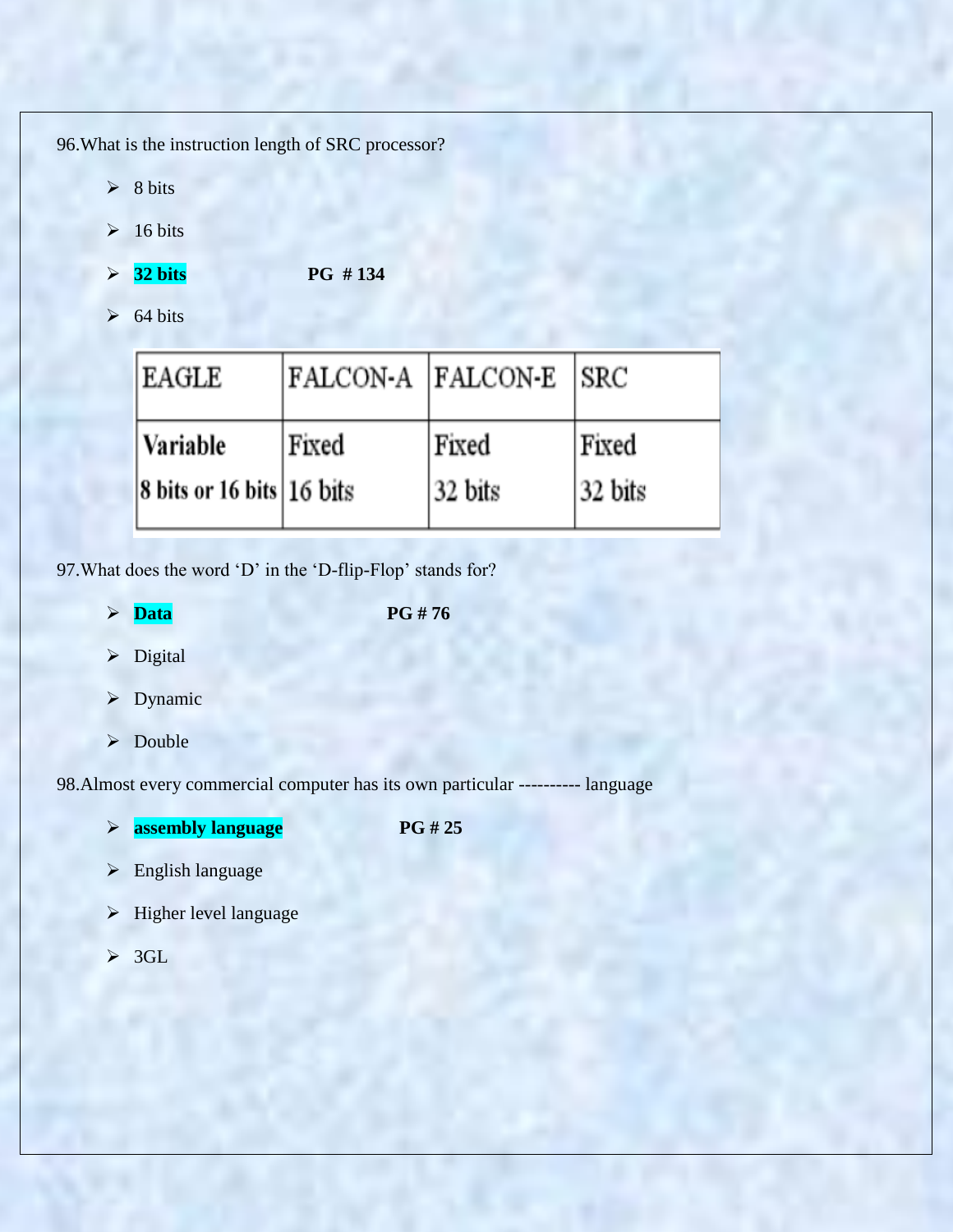|      |                                            |                                                                      |                                                       | 99. Which field of the machine language instruction is the "type of operation" that is to be performed?       |  |
|------|--------------------------------------------|----------------------------------------------------------------------|-------------------------------------------------------|---------------------------------------------------------------------------------------------------------------|--|
|      | $\blacktriangleright$                      | <b>Op-code</b> (or the operation code)                               | PG#33                                                 |                                                                                                               |  |
|      | CPU registers<br>$\blacktriangleright$     |                                                                      |                                                       |                                                                                                               |  |
|      | Memory cells<br>$\blacktriangleright$      |                                                                      |                                                       |                                                                                                               |  |
|      | I/O locations<br>$\blacktriangleright$     |                                                                      |                                                       |                                                                                                               |  |
| 100. |                                            | is/are defined as the time required to process a single instruction. |                                                       |                                                                                                               |  |
|      | $\blacktriangleright$                      | Latency & throughput                                                 |                                                       |                                                                                                               |  |
|      | <b>Latency</b><br>$\blacktriangleright$    |                                                                      | PG #203                                               |                                                                                                               |  |
|      | Throughput<br>$\blacktriangleright$        |                                                                      |                                                       |                                                                                                               |  |
|      | Hazards<br>$\blacktriangleright$           |                                                                      |                                                       |                                                                                                               |  |
|      | 101. In pipelining                         |                                                                      | is increased by overlapping the instruction execution |                                                                                                               |  |
|      | $\blacktriangleright$ Latency              |                                                                      |                                                       |                                                                                                               |  |
|      | <b>Throughput</b><br>$\blacktriangleright$ |                                                                      | <b>PG #220</b>                                        |                                                                                                               |  |
|      | <b>Execution</b> time                      |                                                                      |                                                       |                                                                                                               |  |
|      | $\triangleright$ Clock speed               |                                                                      |                                                       |                                                                                                               |  |
|      |                                            |                                                                      |                                                       | 102. Which of the following register(s) takes input from the ALSU as the address of the memory location to be |  |

accessed and transfers the memory contents on that location onto memory sub-system?

- > Instruction Register
- **Memory address register** PG # 151
- Memory Buffer register
- **►** Registers A and C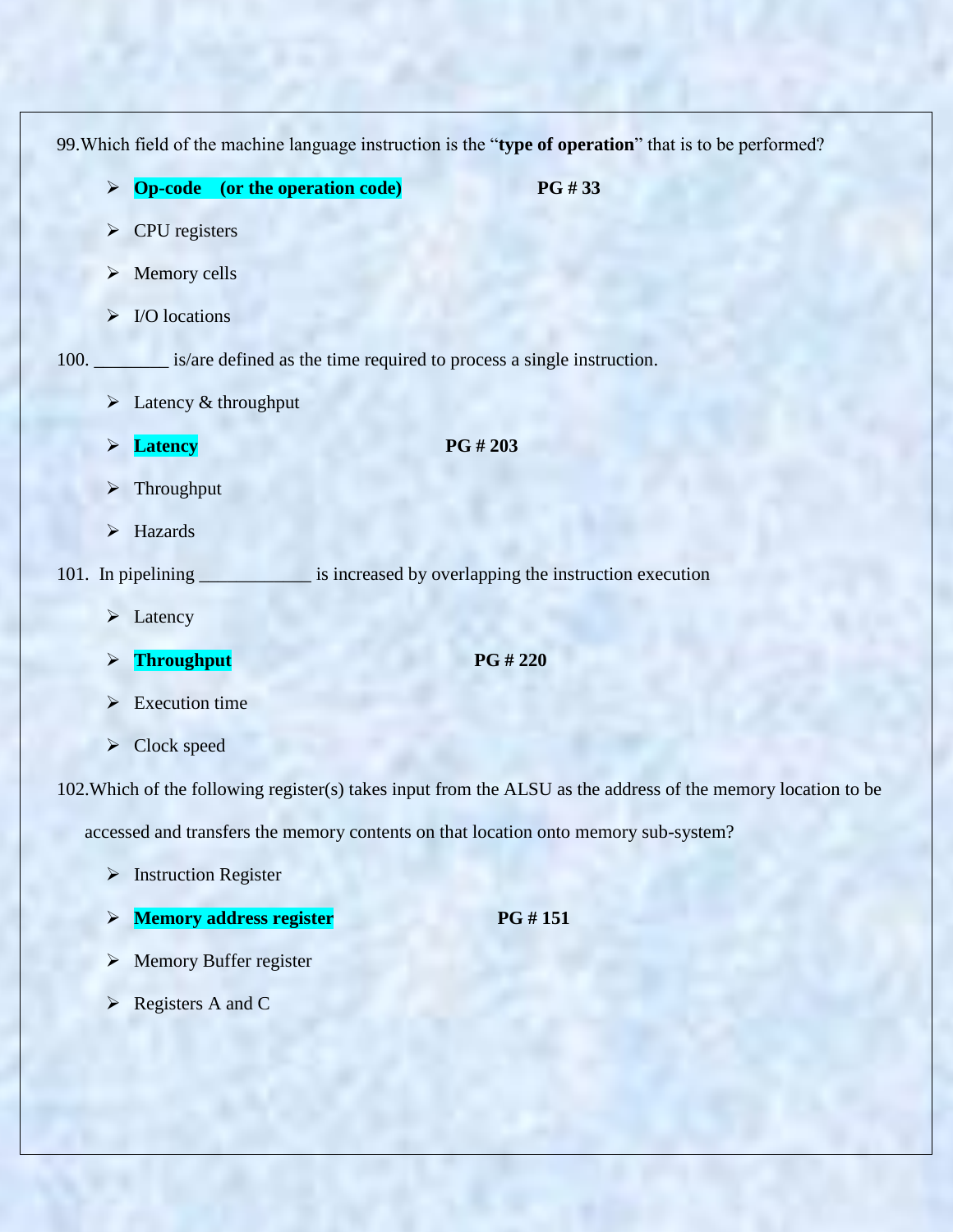|                       |                                                | 103. __________________ occurs when the exponent is too large and can not be represented in the exponent field.   |
|-----------------------|------------------------------------------------|-------------------------------------------------------------------------------------------------------------------|
| ≻                     | Underflow                                      |                                                                                                                   |
| $\blacktriangleright$ | <b>Overflow</b>                                | PG #348                                                                                                           |
| $\blacktriangleright$ | Rounding off                                   |                                                                                                                   |
| $\blacktriangleright$ | Normalize                                      |                                                                                                                   |
|                       |                                                | 104. The _________ is w-bit wide and contains a data word, directly connected to the data bus which is b-bit wide |
|                       | memory address register (MAR).                 |                                                                                                                   |
|                       | $\triangleright$ Instruction Register(IR)      |                                                                                                                   |
|                       | $\triangleright$ memory address register (MAR) |                                                                                                                   |
|                       | > memory Buffer Register(MBR)                  | PG #350                                                                                                           |
|                       | $\triangleright$ Program counter (PC)          |                                                                                                                   |
|                       | wide address bus.                              | is m-bits wide and contains memory address generated by the CPU directly connected to the m-bit                   |
| $\blacktriangleright$ | memory address register (MAR)                  | PG #350                                                                                                           |

- $\triangleright$  Accumulator register
- $\triangleright$  Program counter register
- $\triangleright$  Instruction register

106.\_\_\_\_\_\_\_\_\_\_\_\_\_ is a place for safe storage and provides the fastest possible storage after the registers.

- $\triangleright$  Hard Disk
- **Cache** PG # 356
- Compact Disk
- $\triangleright$  Floppy Disk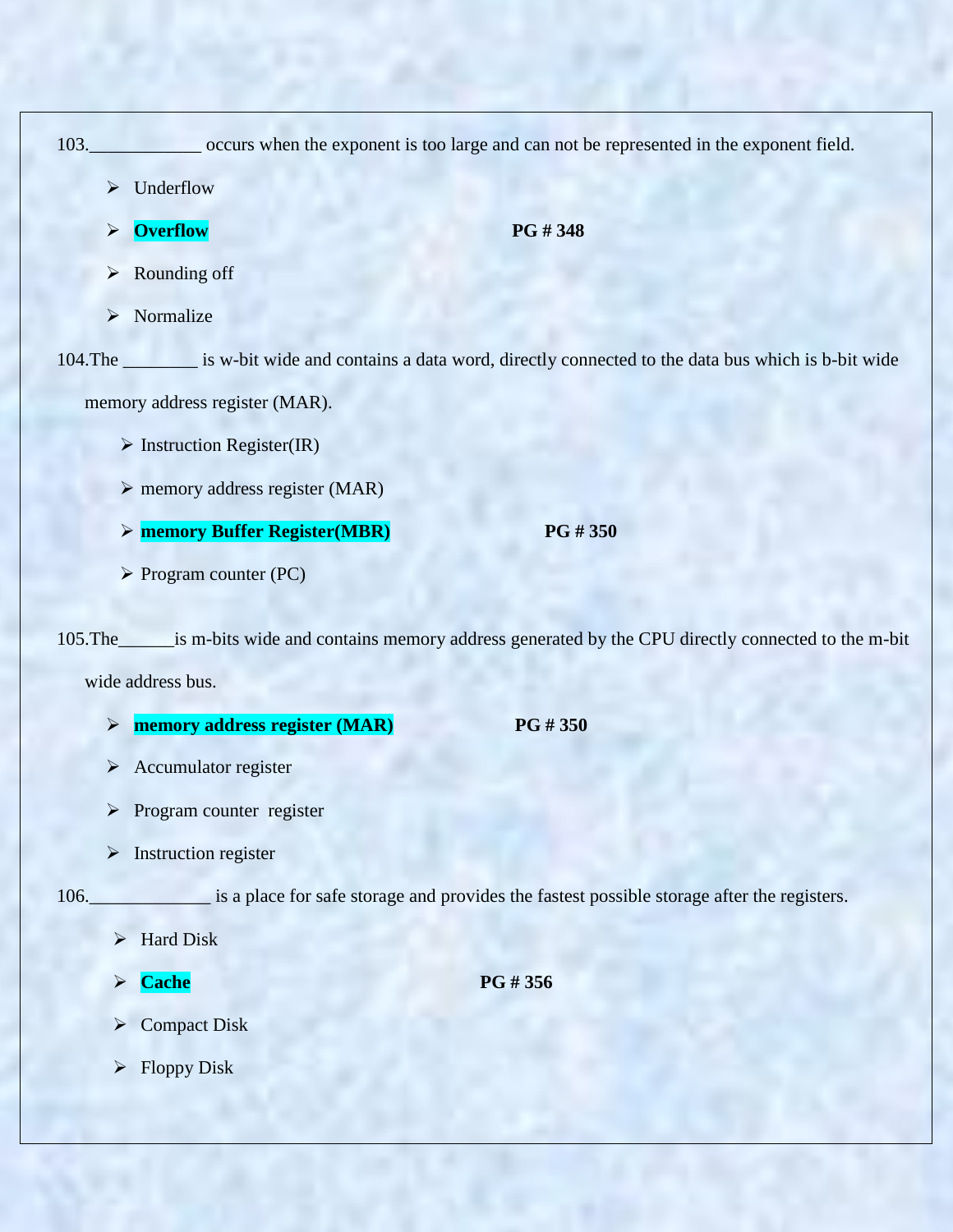|                       |                               | 107. refers to the interconnection of machines in a building or a campus.                               |
|-----------------------|-------------------------------|---------------------------------------------------------------------------------------------------------|
|                       | $\triangleright$ SAN          |                                                                                                         |
|                       | $\triangleright$ LAN          | PG #387                                                                                                 |
|                       | $\triangleright$ WAN          |                                                                                                         |
|                       | $>$ MAN                       |                                                                                                         |
|                       |                               | 108. What is the size of the memory space that is available to <b>SRC</b> processor?                    |
|                       | $\geq 2^8$ bytes              |                                                                                                         |
|                       | $\geq 2^{\text{16 bytes}}$    |                                                                                                         |
|                       | $\triangleright$ 2^32 bytes   | PG #46                                                                                                  |
|                       | $\geq 2$ <sup>^64</sup> bytes |                                                                                                         |
|                       |                               | 109. Which operator is used to name registers, or part of registers, in the Register Transfer Language? |
| $\blacktriangleright$ |                               | PG # 66                                                                                                 |
| $\blacktriangleright$ | $\&$                          |                                                                                                         |

- $\triangleright$  %
- ©

110.Which one of the following is the highest level of abstraction in digital design in which the computer architect views the system for the description of system components and their interconnections?

- **Processor-Memory-Switch level (PMS level) PG # 22**
- > Instruction Set Level
- Register Transfer Level
- $\triangleright$  None of the given

بہترین تجربہ وہ بے جس سے نصیحت حاصل ہو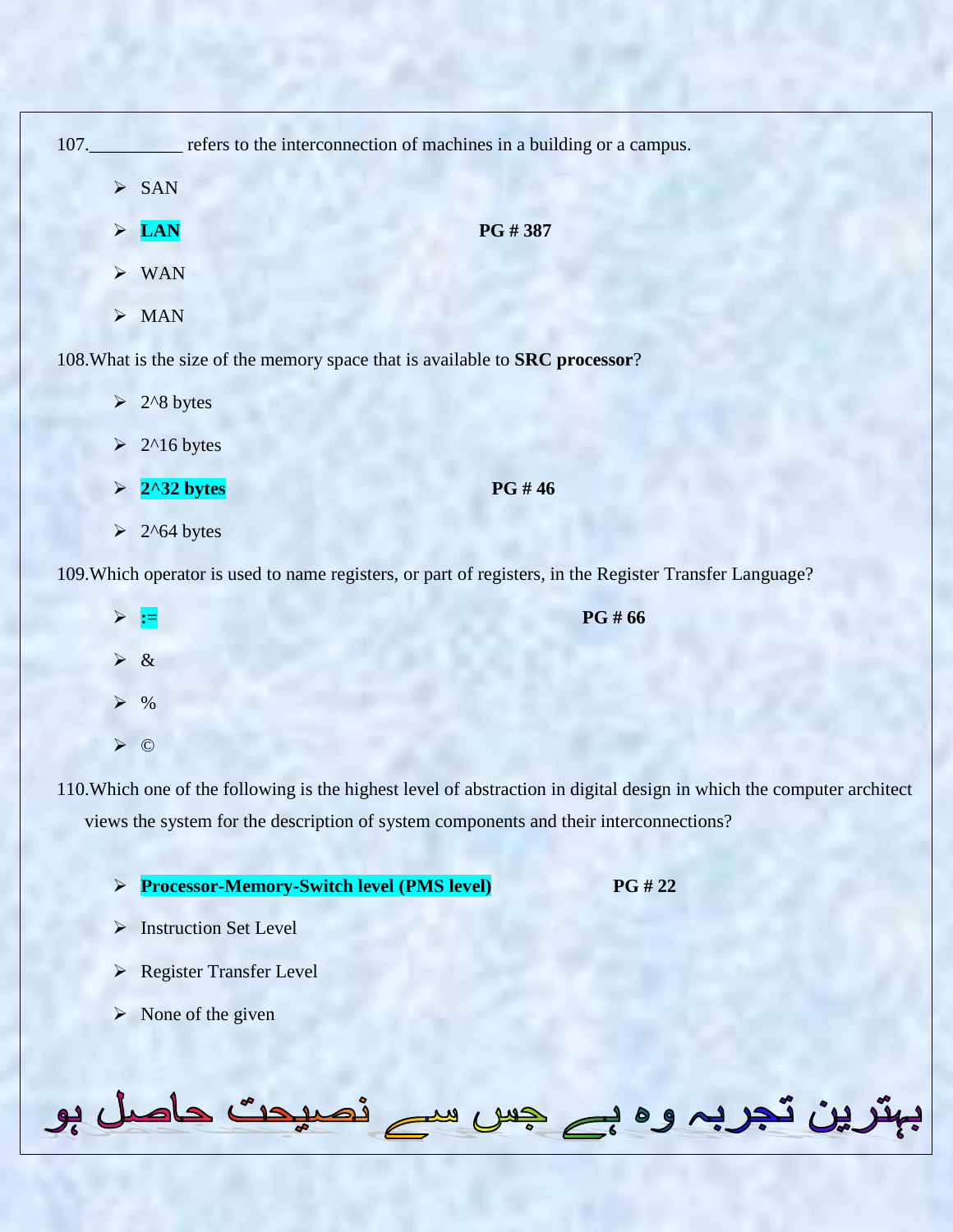111.Which one of the following design levels is called the gate level?

- **Logic Design Level** PG # 22
- $\triangleright$  Circuit Level
- > Mask Level
- $\triangleright$  None of the given

112.\_\_\_\_\_\_\_\_\_\_ Instructions usually involve calculating the target address and evaluating a condition.

- $\triangleright$  Add
- **Branch PG # 209**
- $\triangleright$  Load
- $\triangleright$  Store

113.Which of the instruction is used to load register from memory using a relative address?

- $\triangleright$  la
- nop
- **ldr** PG # 47
- $\triangleright$  str

114.We represent  $e^{\wedge}$  instead of e to show

- $\triangleright$  Sign Magnitude Form
- Radix Complement Form
- Diminished Radix Complement Form
- **Biased Representation** PG # 347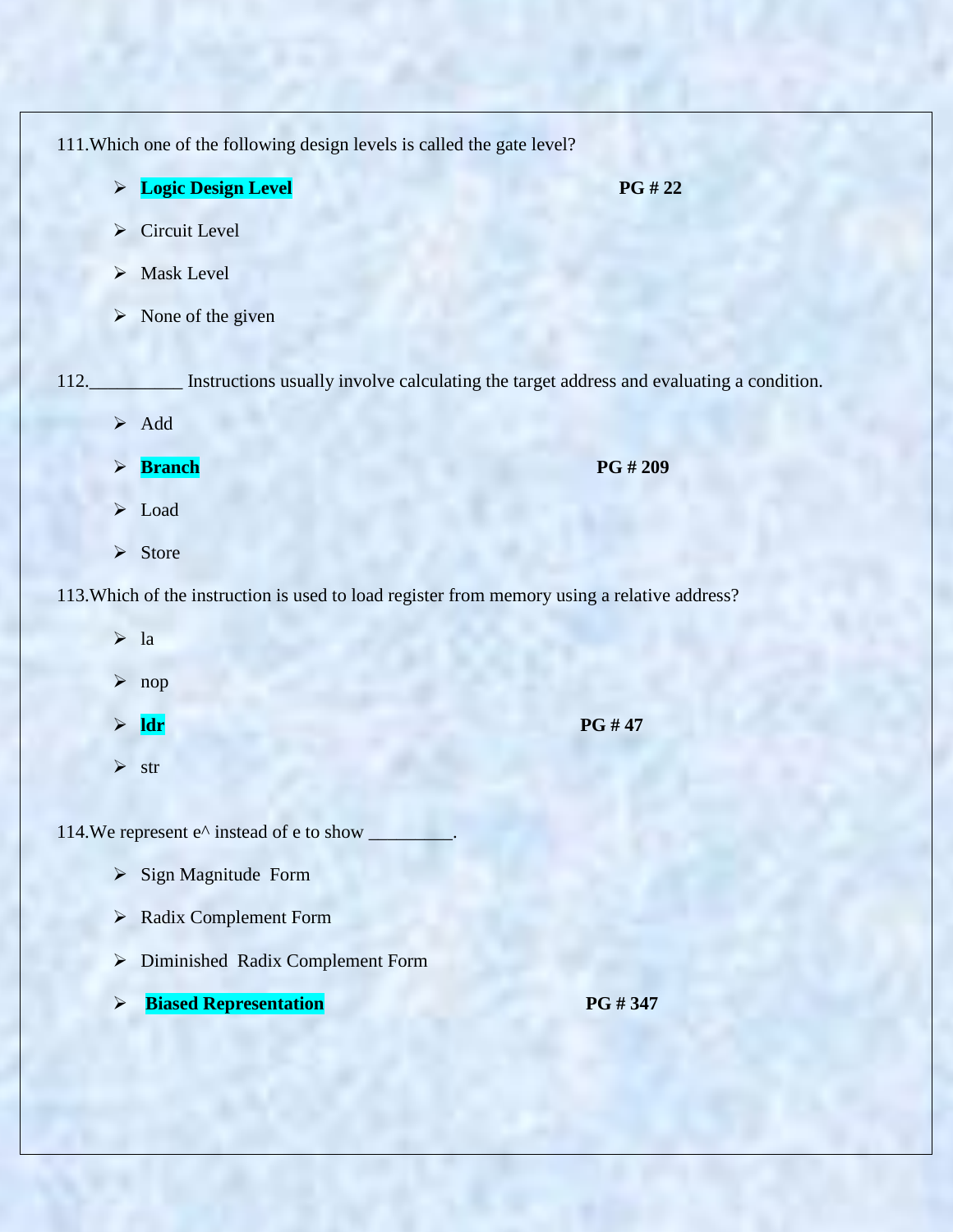115.\_\_\_\_\_\_ is a combination of arithmetic, logic and shifter unit along with some multiplexers and control unit.

- $\triangleright$  Computer Bus
- CPU Register
- $\triangleright$  Flip Flop
- $\triangleright$  **ALU** PG # 347

116.Connection Oriented Communication reserves the \_\_\_\_\_\_\_\_until the transfer is complete.

**Bandwidth** PG # 394

- > Error
- > Checksum
- > Protocol

117.In Connection-less Communication message is divided into \_\_\_\_\_\_\_\_\_.

- > Tracks
- $\triangleright$  Sectors
- Platters
- **Packets** PG # 394

Note: Give me a feedback and your Suggestion also If you find any mistake in mcqz plz inform me Via Contact us Page on our Site. And tell me your answer with references.

> For More Solved Papers By Arslan Visit Our Website: **[Www.VirtualUstaad.blogspot.com](http://www.virtualustaad.blogspot.com/)**